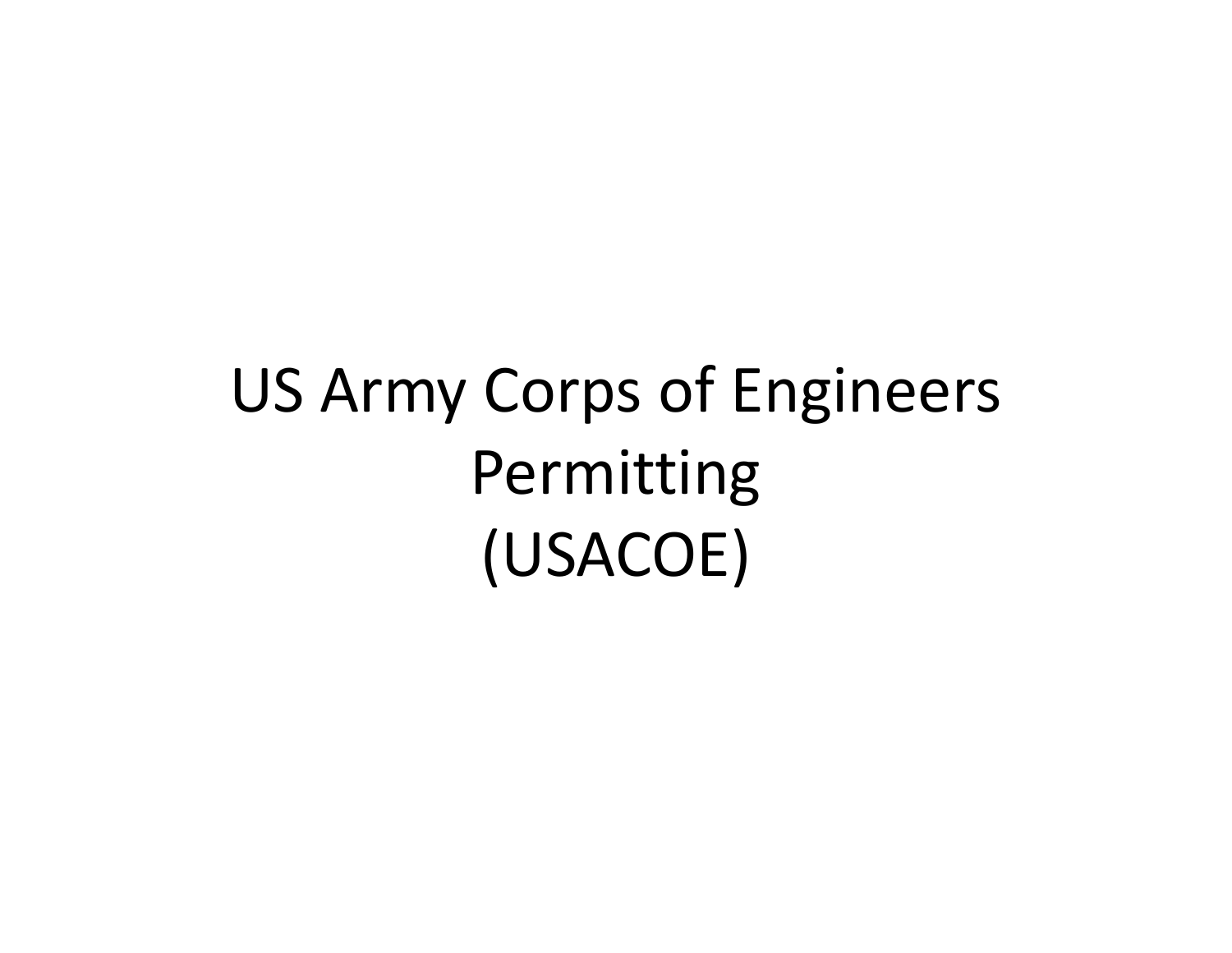## Regulatory Program & Laws

- **Protect Navigation** Sections 9 & 10 of the Rivers & Harbors Act 1899
- **Restore and Maintain the physical chemical and biological integrity of the Nation's waters:** Section 404 Clean Water Act
- **Protect marine resources associated with ocean disposal of dredged material:** Section 103 of the Marine Protection Research and Sanctuaries Act 1972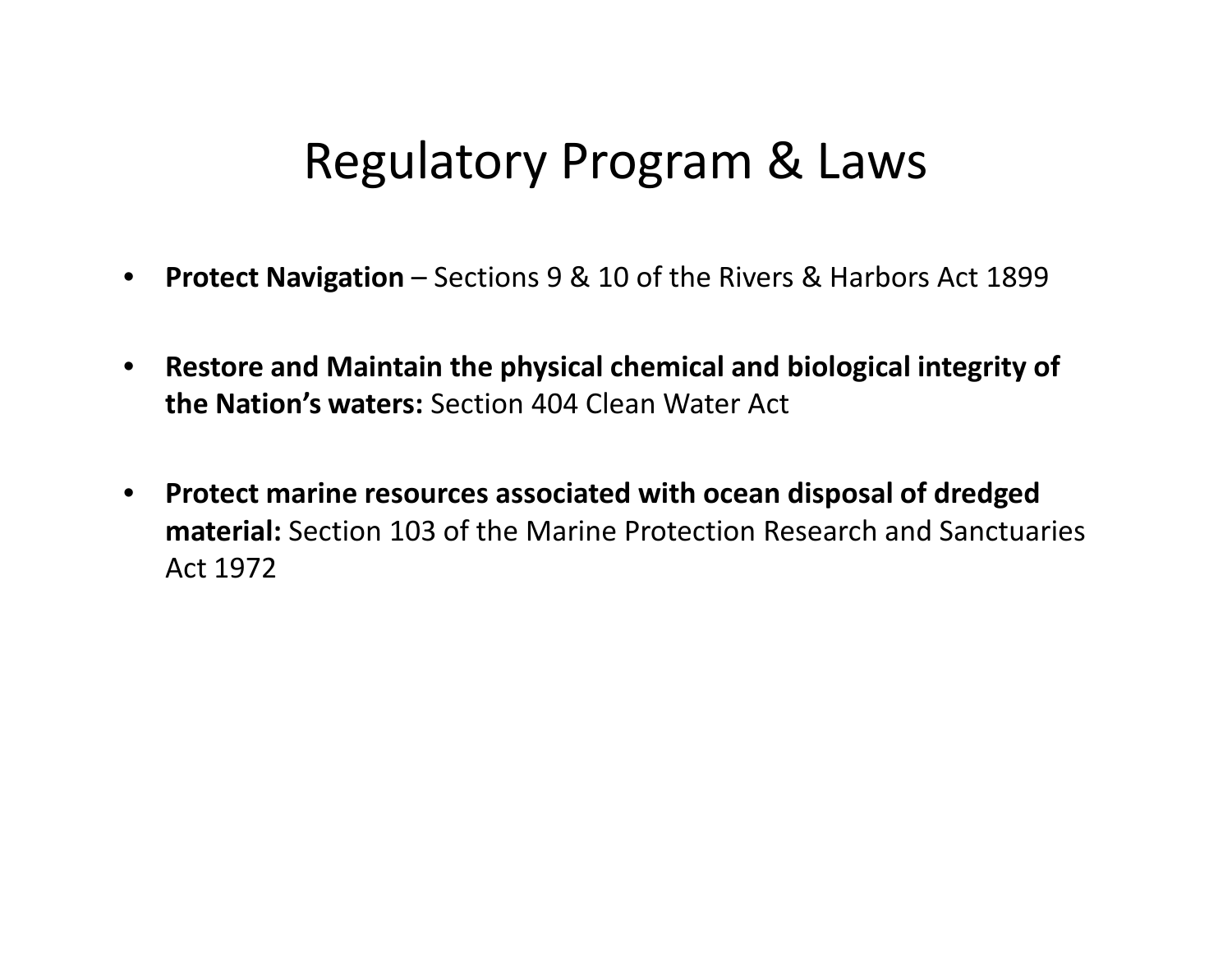#### Laws, Regulations, & Guidance

- Section 9 & 10 of the River & Harbors Act
- Section 404 of the Clean Water Act
- Regulations (33 CFR Parts 320-331)
- Guidance Executive Orders
- Memoranda of Agreement
- **Regulatory Guidance Letters**
- Standard Operating Procedures
- District policy, guidance, and previous decisions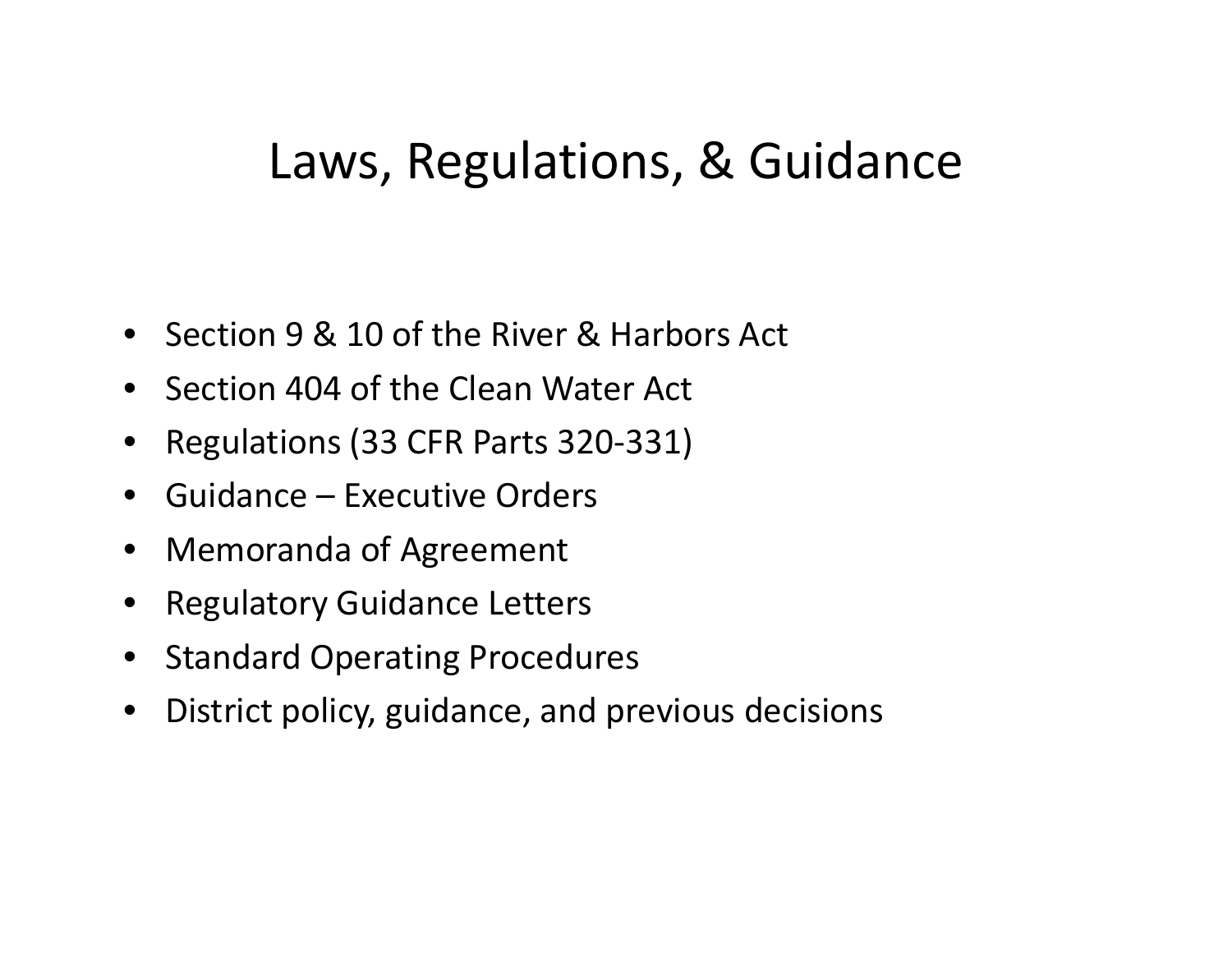## Legal Background

- **Clean Water Act** Provides protection and prevent discharges into waters
- **Rivers and Harbors Act of 1899** Protects waters for public use and commerce
- **Fish and Wildlife Coordination Act** Requires consultation with FWS whenever modifying a water body
- **National Historic Preservation Act of 1966** Preserve historical & archeological sites
- **Endangered Species Act of 1973** Protects endangered species
- **Bald Eagle Protection Act of 1940** Protects the Bald Eagle & Golden Eagle
- **Migratory Bird Treaty Act** Protects Migratory Birds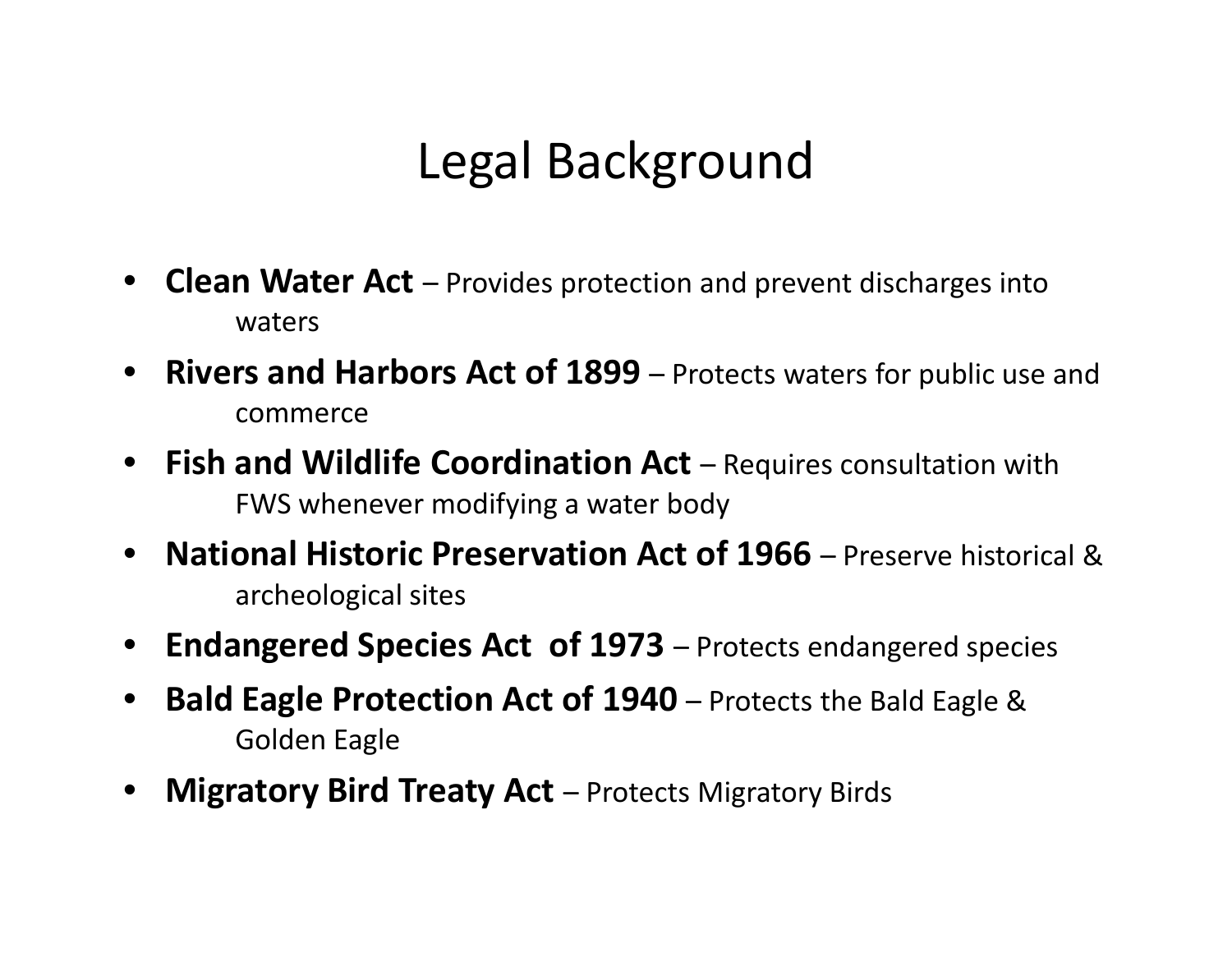## Legal Background

- **National Environmental Policy Act** Requires an assessment of potential environmental impacts of federally funded or approved projects
- **Water Resources Development Act of 1990** Required no overall net loss of wetlands as defined by acreage and function and made it a goal to increase quality and quantity of wetlands
- **Executive Order 11988: Floodplain Management** Prevent the taking of flood plain
- **Executive Order 11990: Protection of Wetlands** Minimize the destruction and taking of wetlands; Preserve and enhance the natural and beneficial use of wetlands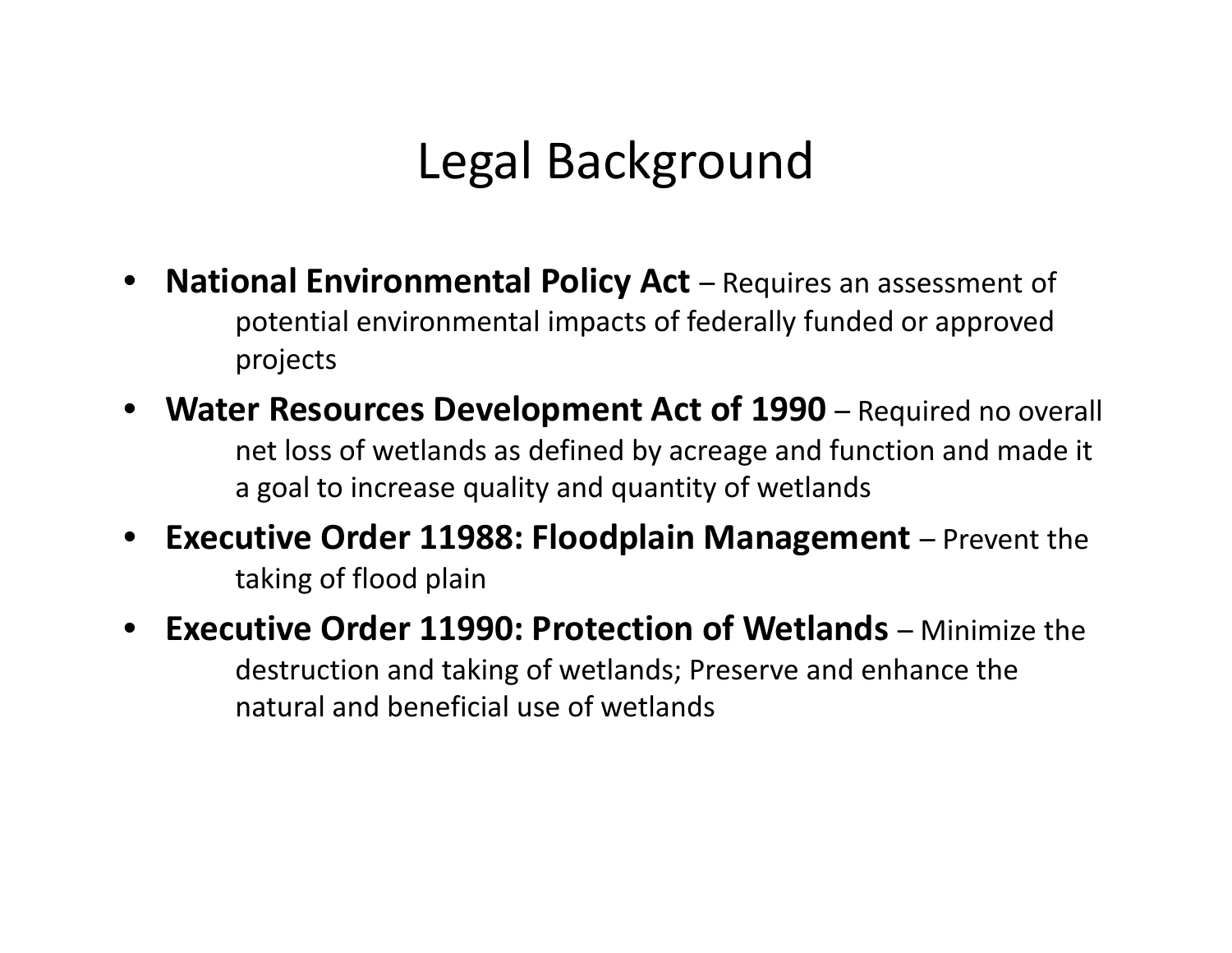## Rivers & Harbors Act

- Section 9 Requires approval of Congress or State Legislature, Chief of Engineers, and Secretary of the Army for construction of a dam or dike across a navigable water of the US
- Section 10 Requires permit from the Corps for structure or work in, or affecting, the course, location, or condition of a navigable water of the US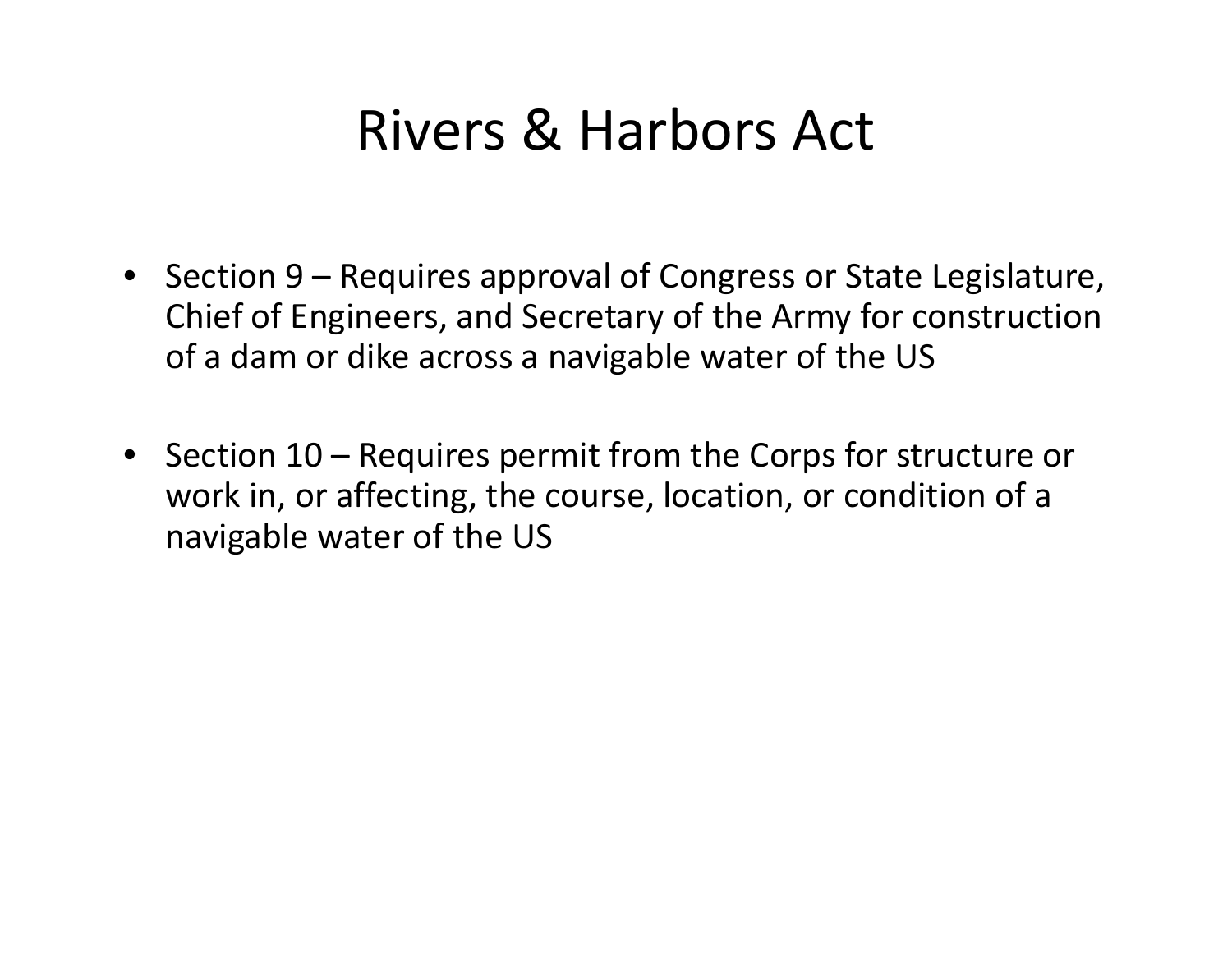## Rivers & Harbors Act Regulated Activities

- Navigable waters of the US Past, Present, & Future
	- Water subject to the flow and ebb of the tide shoreward to the mean high water mark and / or have been used or may be used to transport interstate, state, or foreign commerce
- Jurisdiction Limits
	- Rivers & Lakes Ordinary high water mark
	- Tidal and Ocean Water High tide shoreward & 3 nautical miles seaward
- Structures in Navigable Waters
	- Incl piers, docks, ramps, transmission lines, permanently moored vessels, weirs, breakwaters, aids to navigation, other potential obstacle to navigation
- Work in Navigable Waters
	- Incl dredging, disposal, excavation, filling, other modification of a navigable water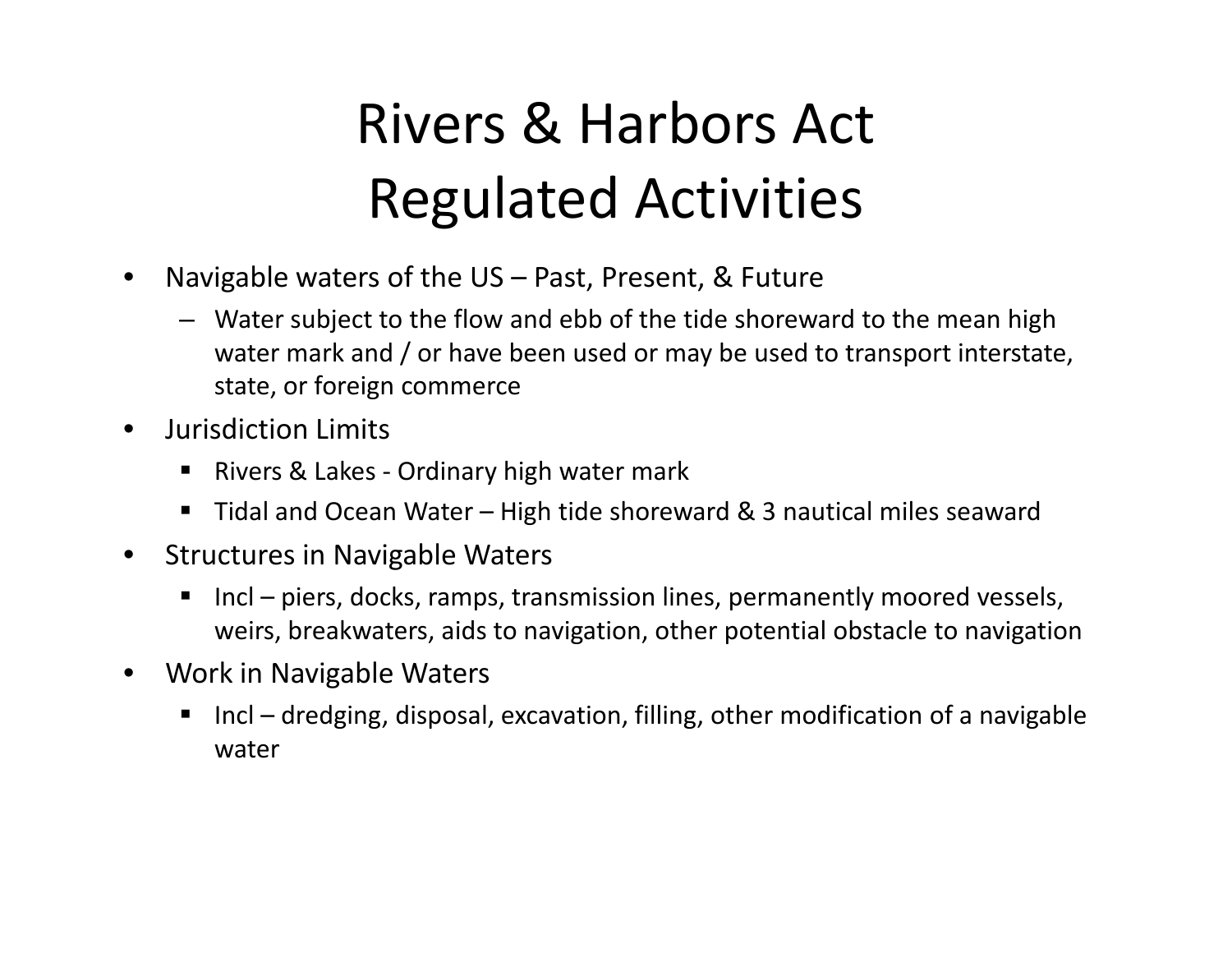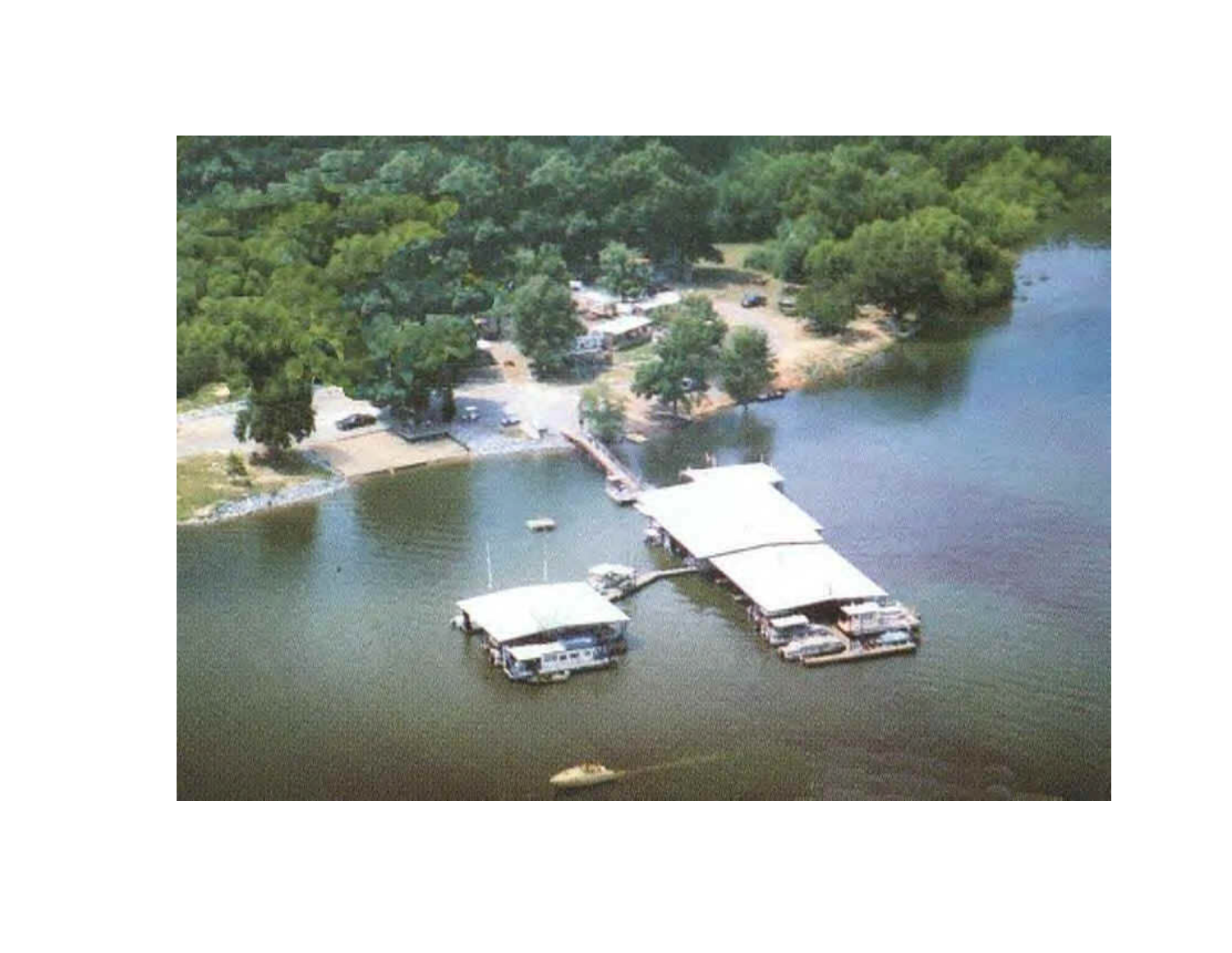## Clean Water Act

- US Army Corps of Engineers (Section 404 permitting)
	- Administers the regulatory aspects of Sect 404 permitting
- Environmental Protection Agency (EPA)
	- Maintain ultimate responsibility for oversight of USACE's program
- Section 401 requires water quality certification
- Section 404 Permitting discharge of dredge & fill material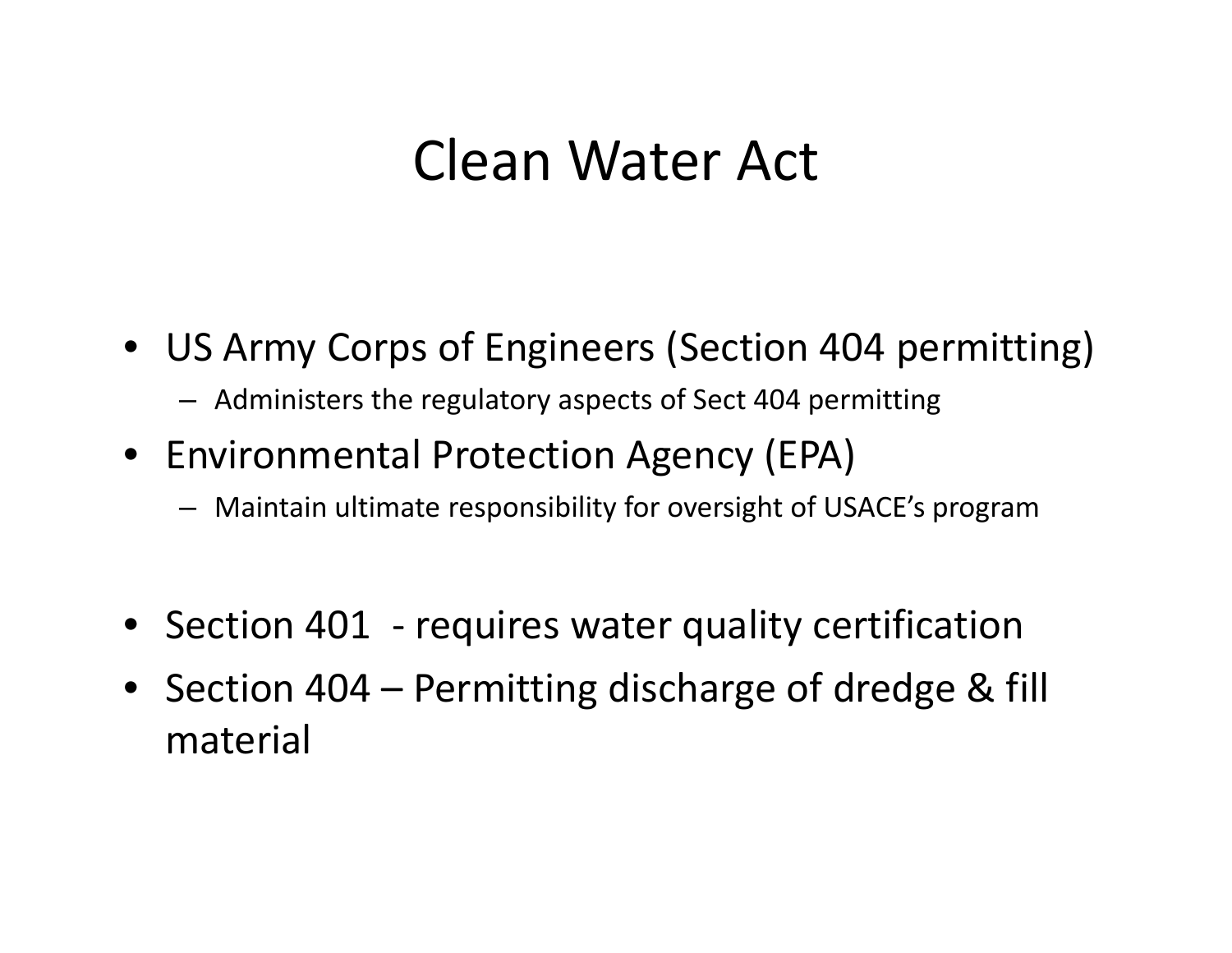## Concurring Agencies include:

- US Fish and Wildlife Service
- Bureau of Land Management
- Bureau of Indian Affairs
- General Land Office
- US Forest Service
- Natural Resource Conservation Service
- Many other state Natural Resource/Land Management offices and departments.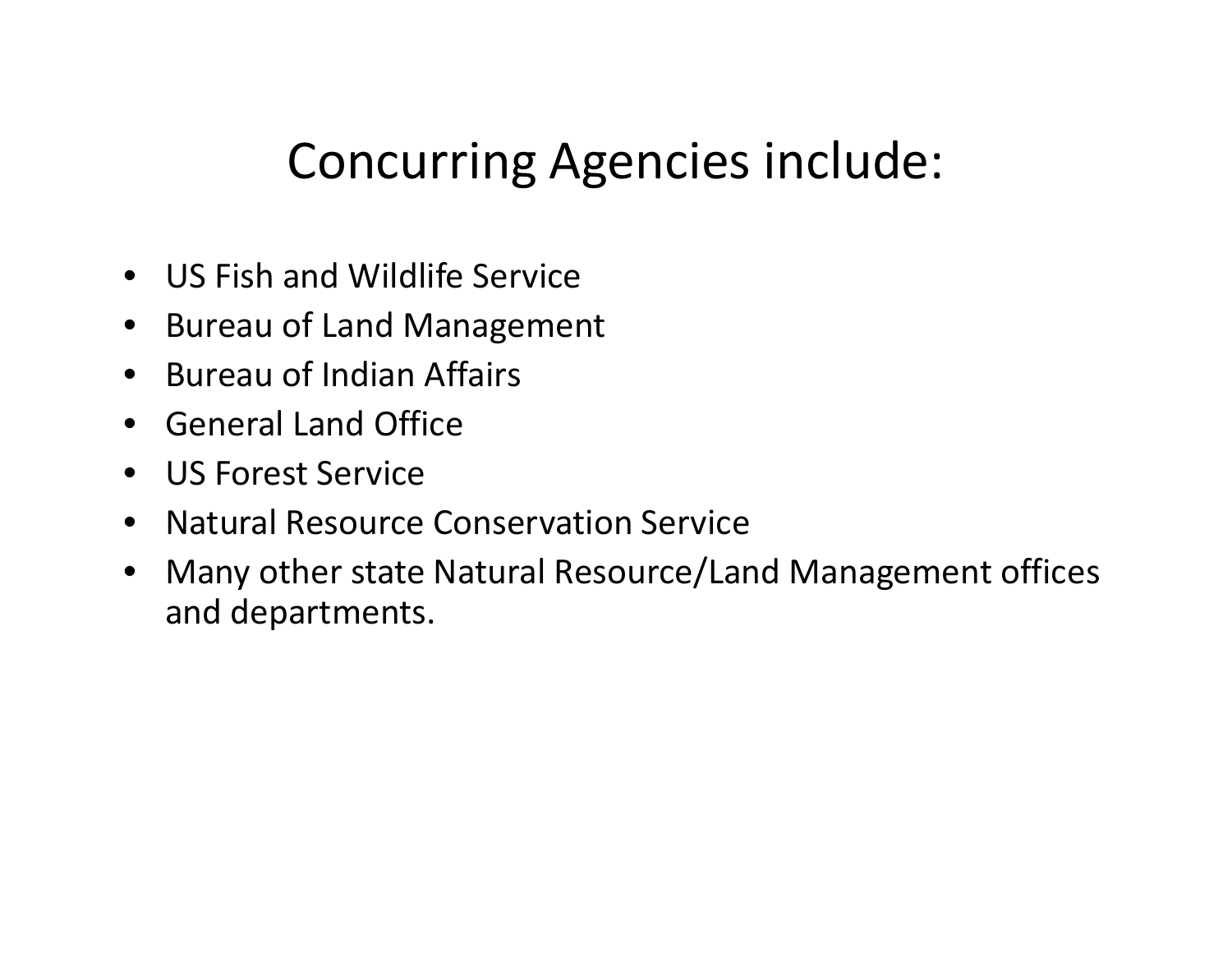## Section 404 of CWA

# Authorizes the Issuance of Permits for Discharge of Dredged or Fill Material into Waters of the United States

(33 CFR Part 323)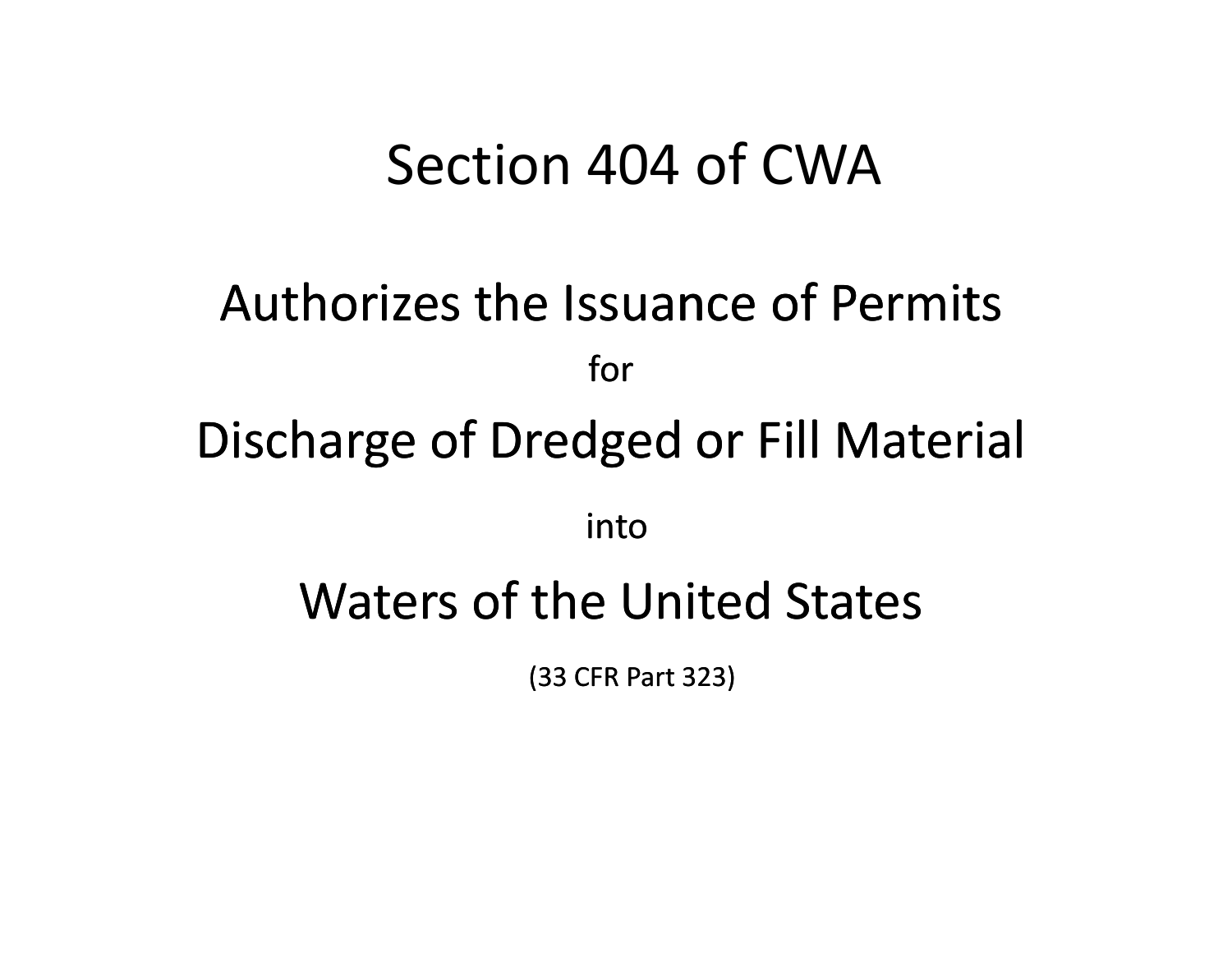## Waters of the US

Three Main Categories:

- Territorial Seas (Seaward 3 nautical miles)
- Tidal Waters (*High tide line*, or limit of adjacent wetland)
- Non-Tidal Waters (Ordinary high water mark, or limit of the adjacent/isolated wetland)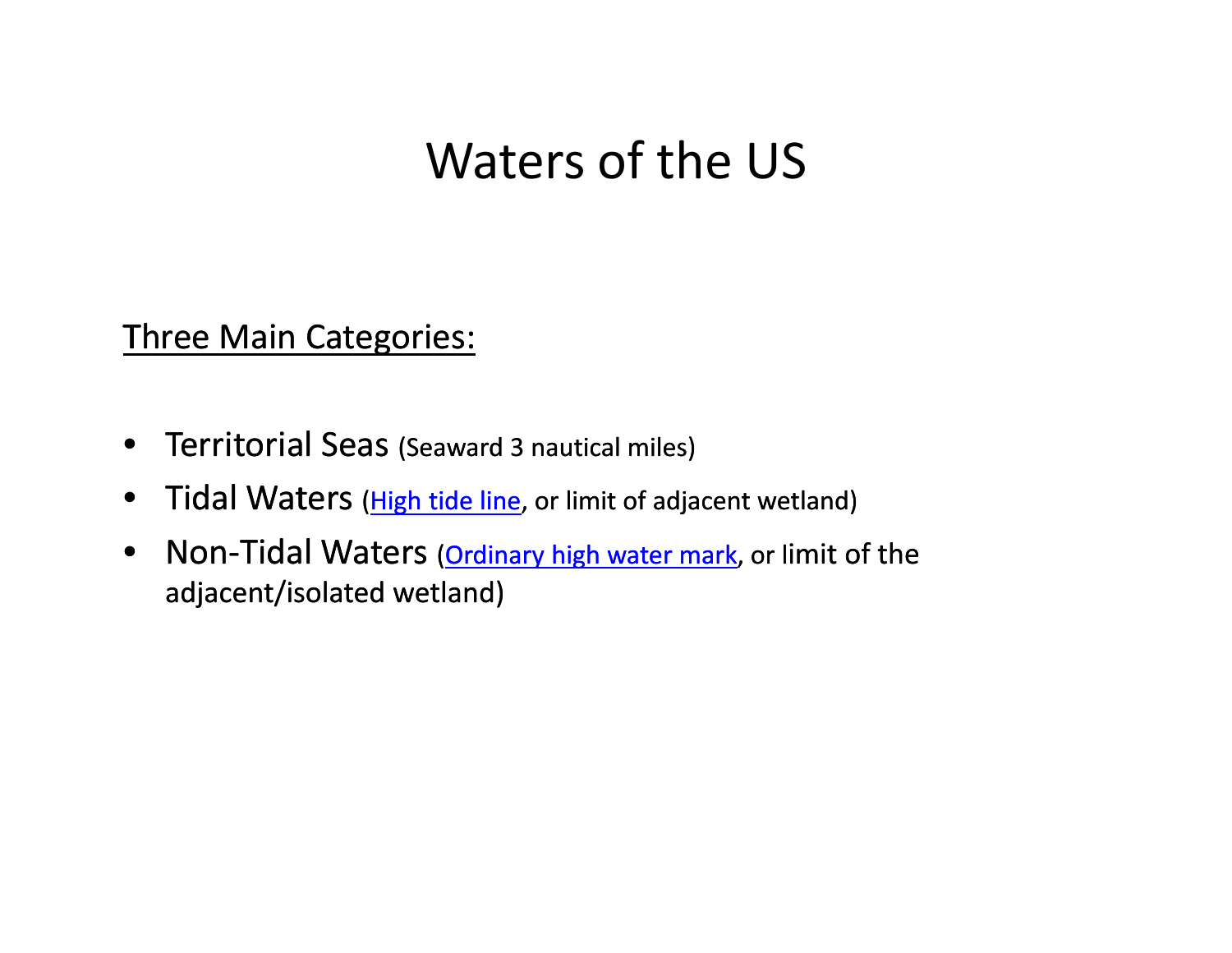## Waters of the United States (US)

All Waters that are:

- Used in interstate or foreign commerce
- Interstate waters (including wetlands)
- Intrastate waters that affect commerce
- Impoundment of waters of the US
- Tributaries of the above
- $\bullet$  Territorial seas
- Wetlands adjacent to the above
- Waters of the US include navigable waters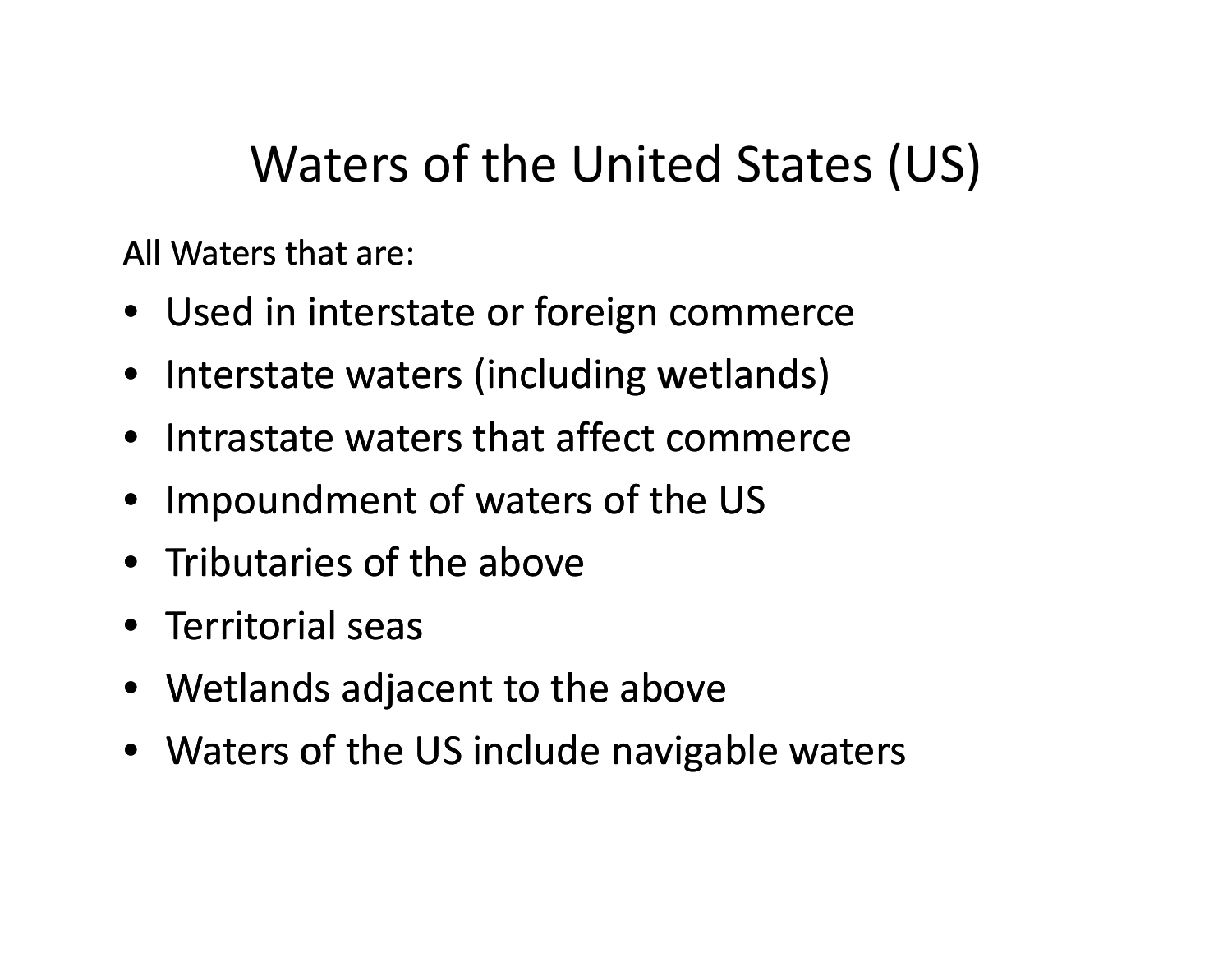## **Definitions**

- ordinary high water mark: line on the shore established by the fluctuations of water and indicated by physical characteristics such as clear, natural line impressed on the bank, shelving, changes in the character of soil, destruction of terrestrial vegetation, the presence of litter and debris, or other appropriate means that consider the characteristics of the surrounding areas.
- high tide: line of intersection of the land with the water's surface at the maximum height reached by a rising tide. The high tide line may be determined, in the absence of actual data, by a line of oil or scum along shore objects, a more or less continuous deposit of fine shell or debris on the foreshore or berm, other physical markings or characteristics, vegetation lines, tidal gages, or other suitable means that delineate the general height reached by a rising tide. Does not include storm surges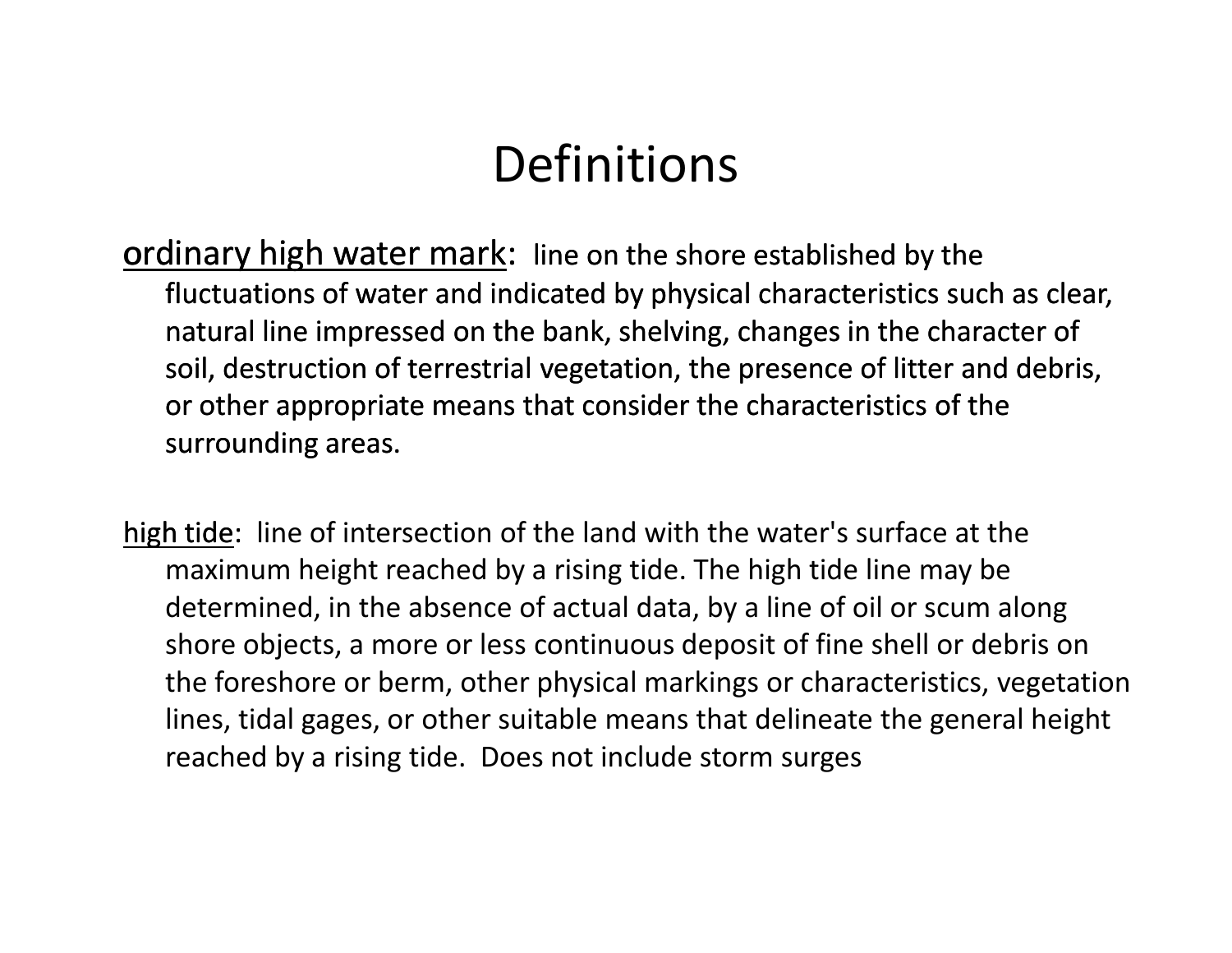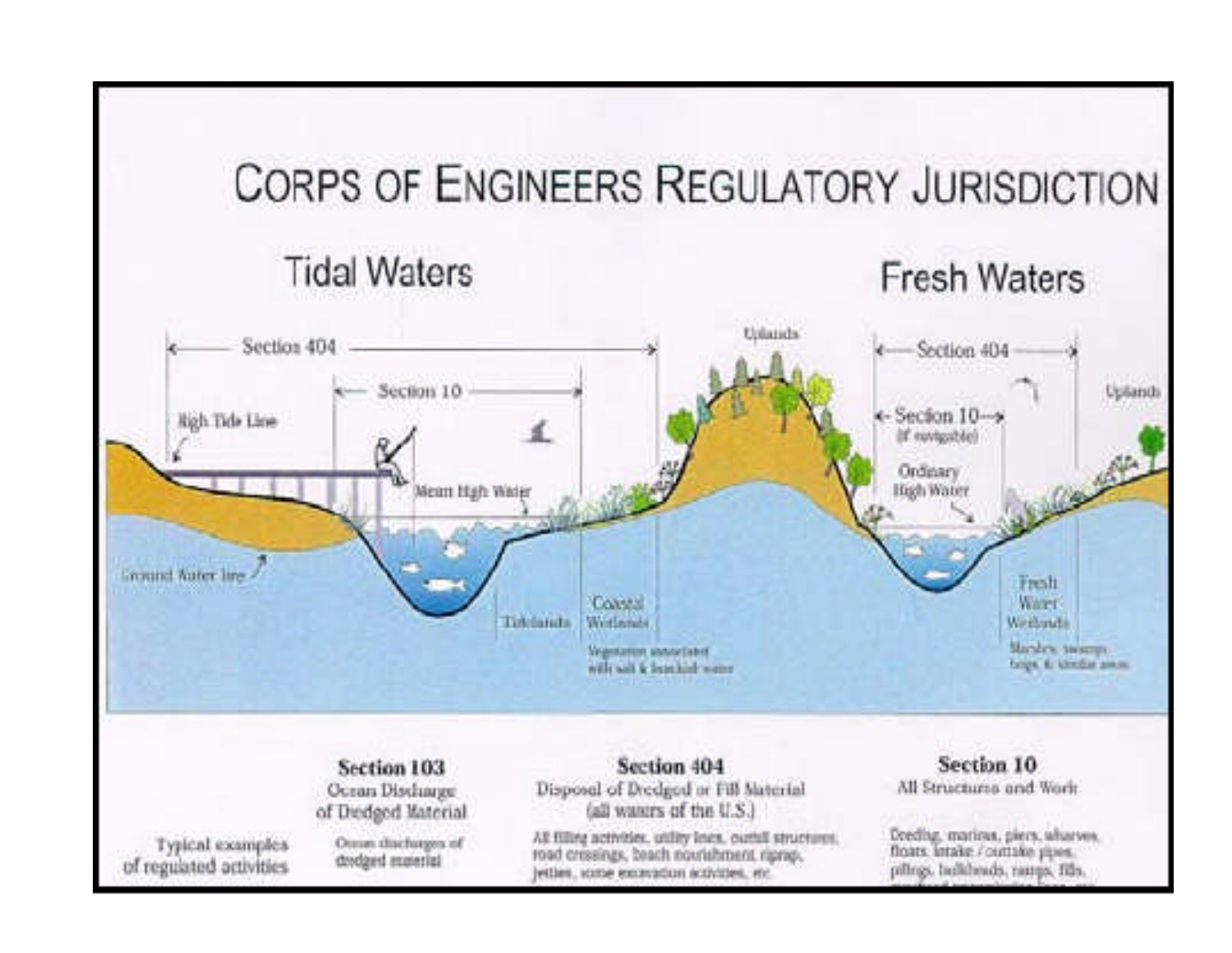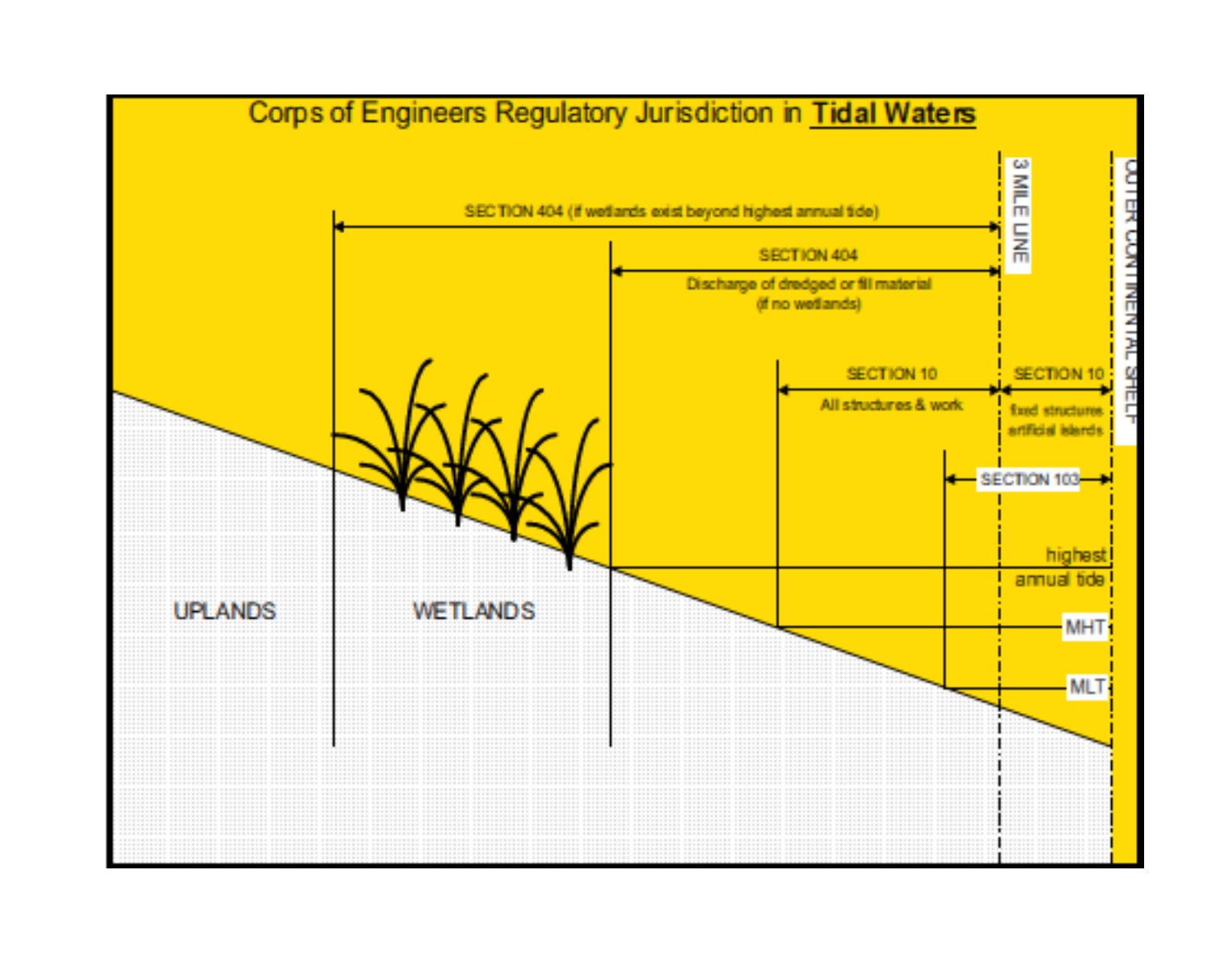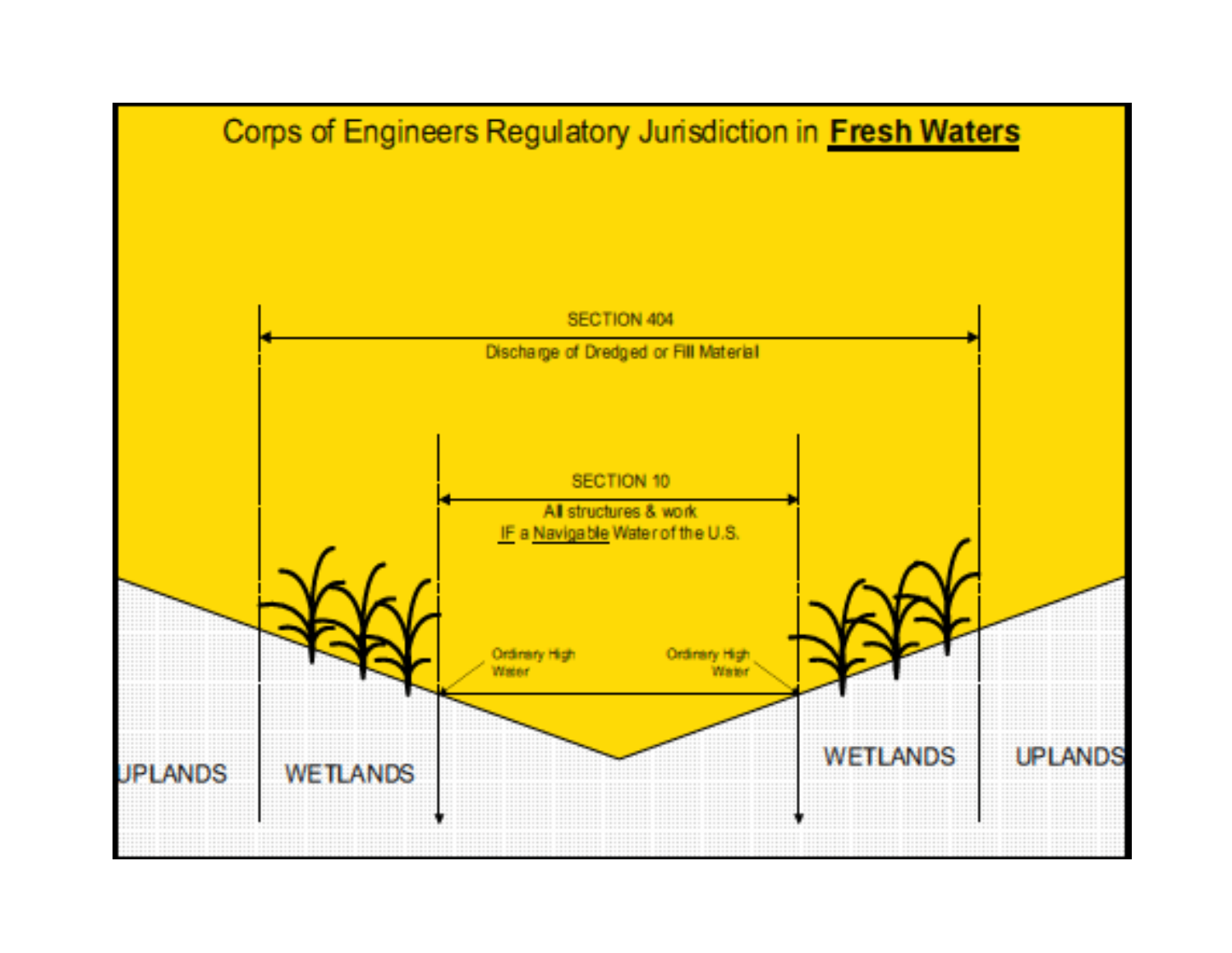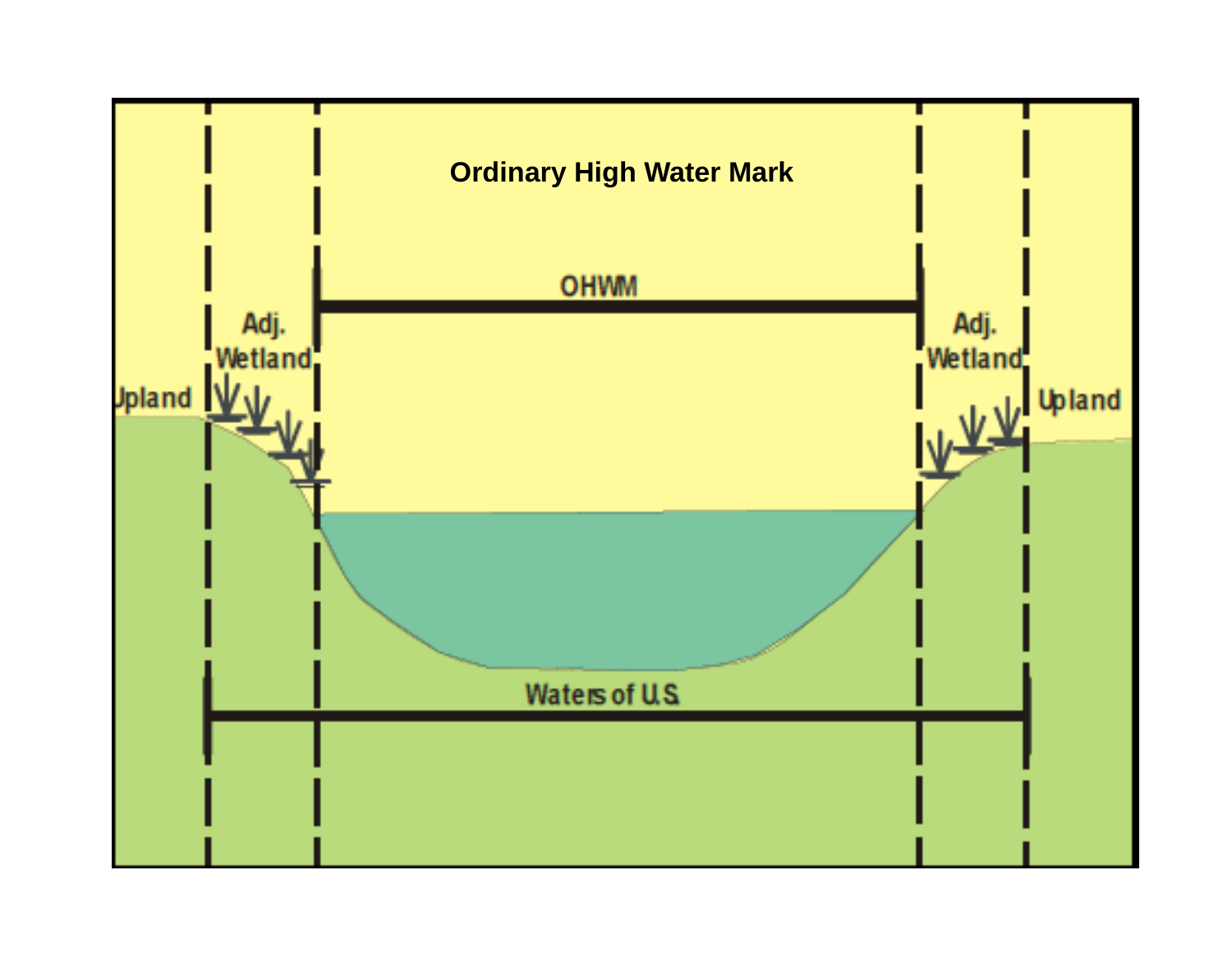## Waters of the United States (US)

The following are NOT Waters of the US:

- Prior converted cropland
- Impoundments for waste treatment systems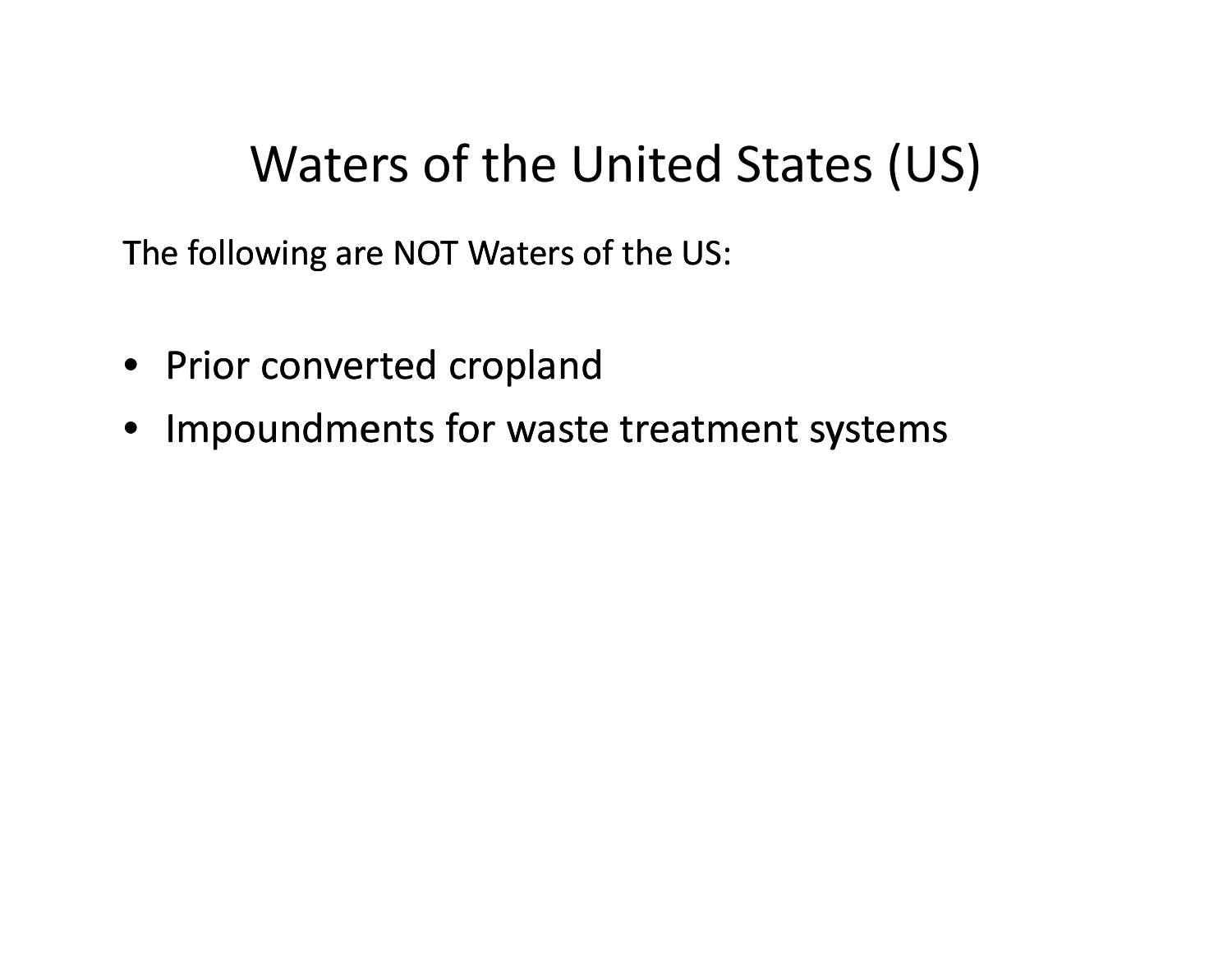# Discharges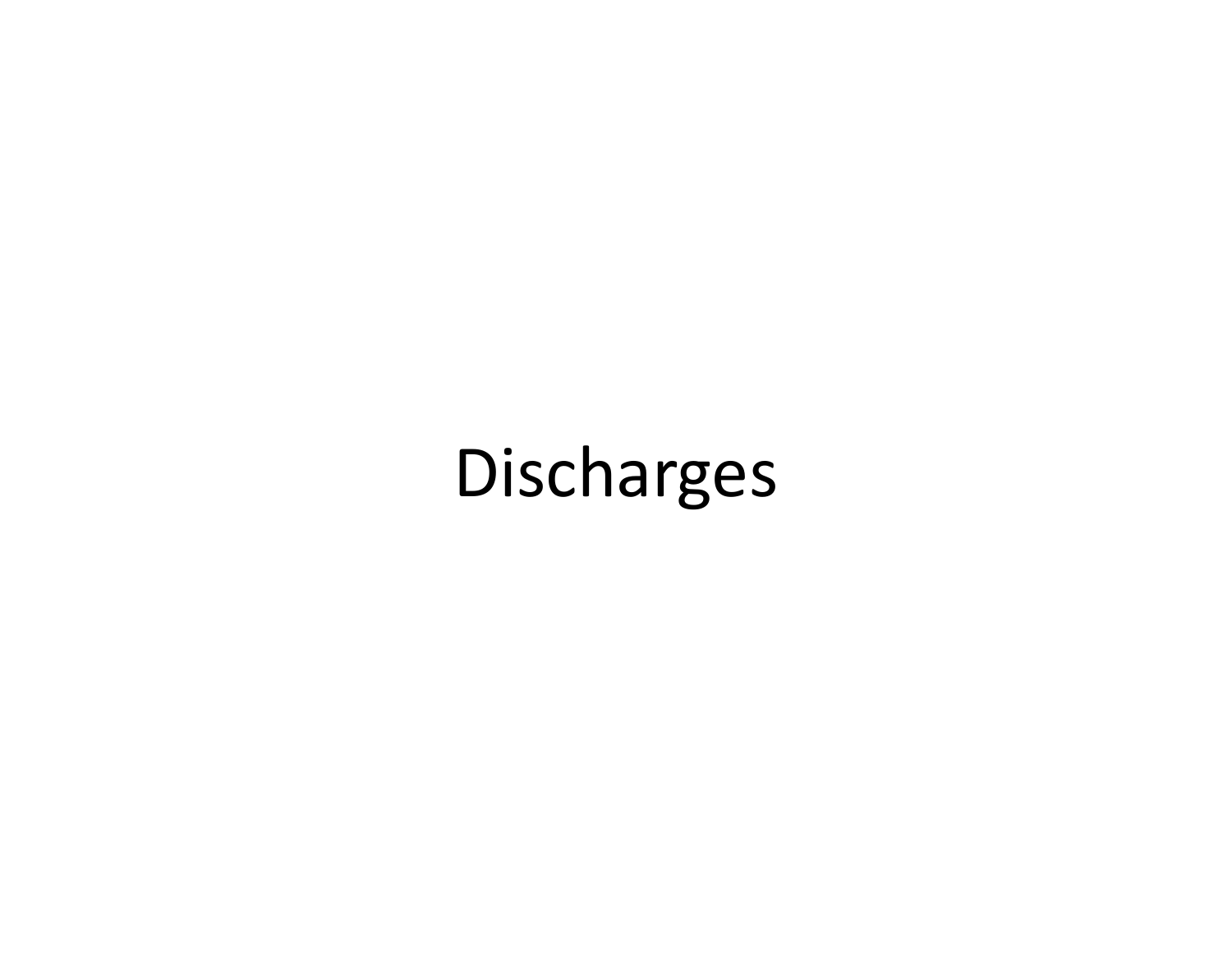## Discharge of Dredge or Fill Material

Activities resulting in discharge:

- $\bullet$  Land Leveling
- Mechanized Land Clearing
- Temporary Stock Piling
- Channel realignment or bank stabilization
- Culverts

#### **Exempt Activities**

- $-$  Excavation, **MAYBE**
- $-$  Agriculture
- Other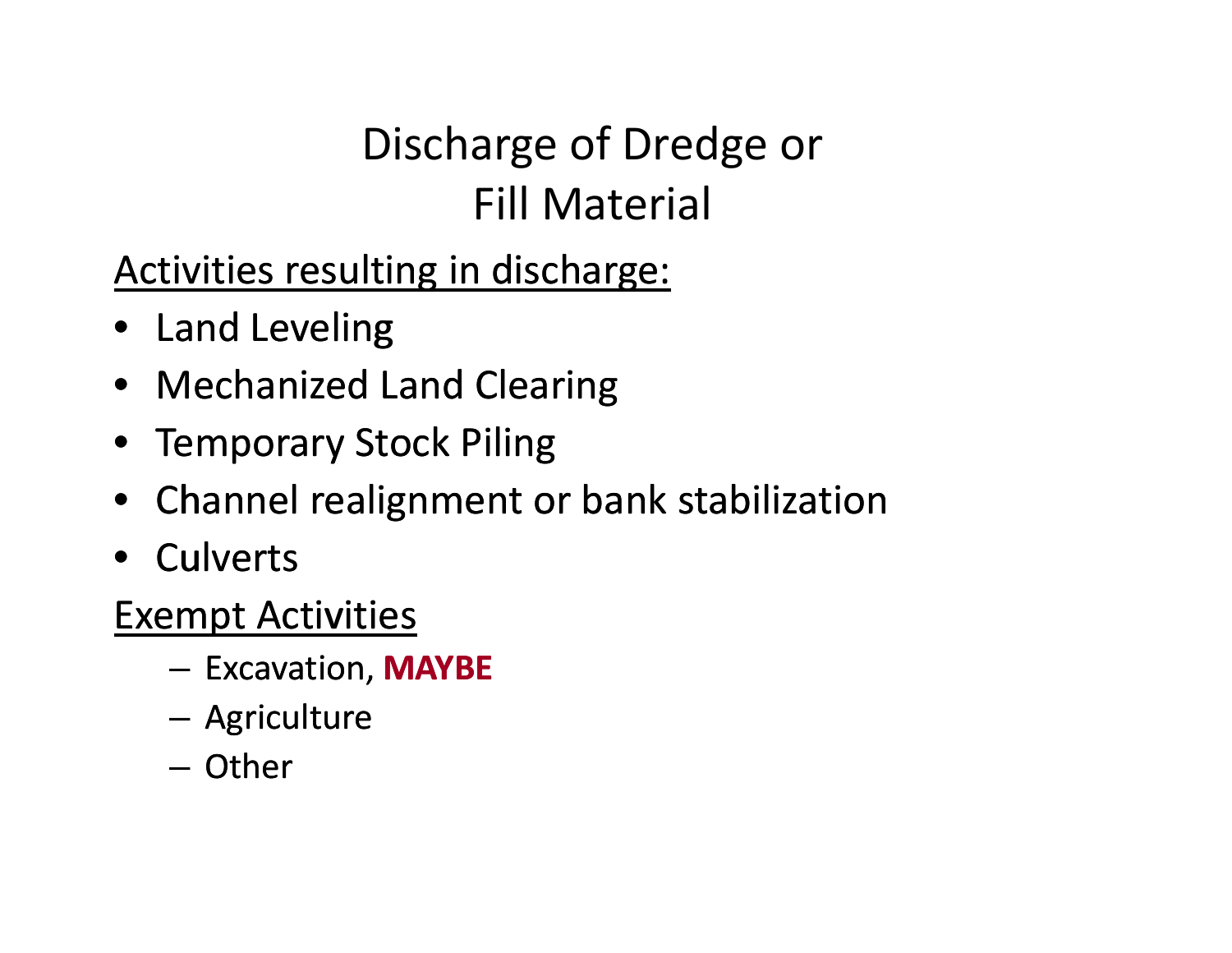## Definitions - Continued

- Discharge of dredged or fill material
	- Addition of material to U.S. waters
	- "Material" is soil, concrete, rip-rap, etc., anything that has volume
	- return water from dredged material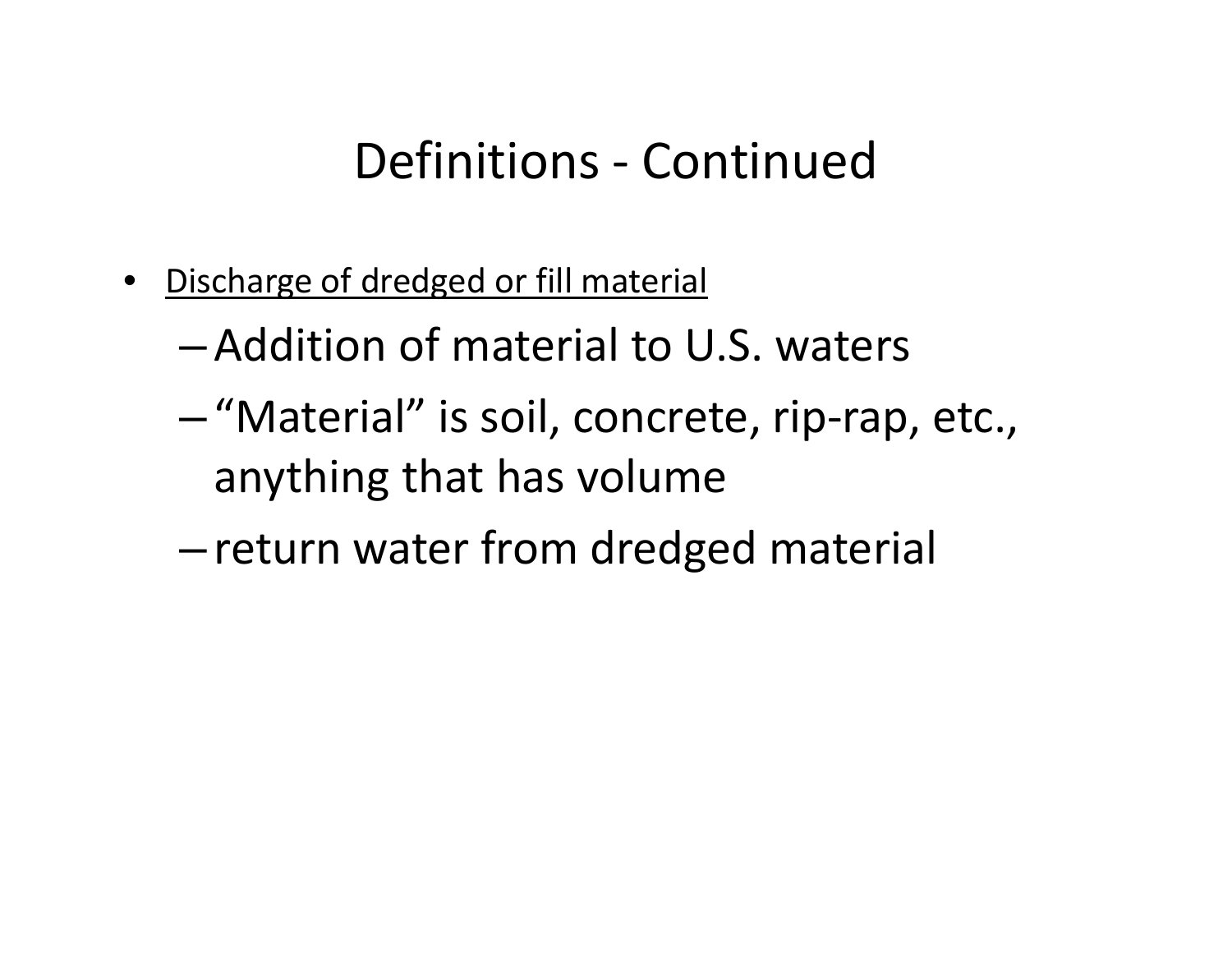## Permits

Corps of Engineers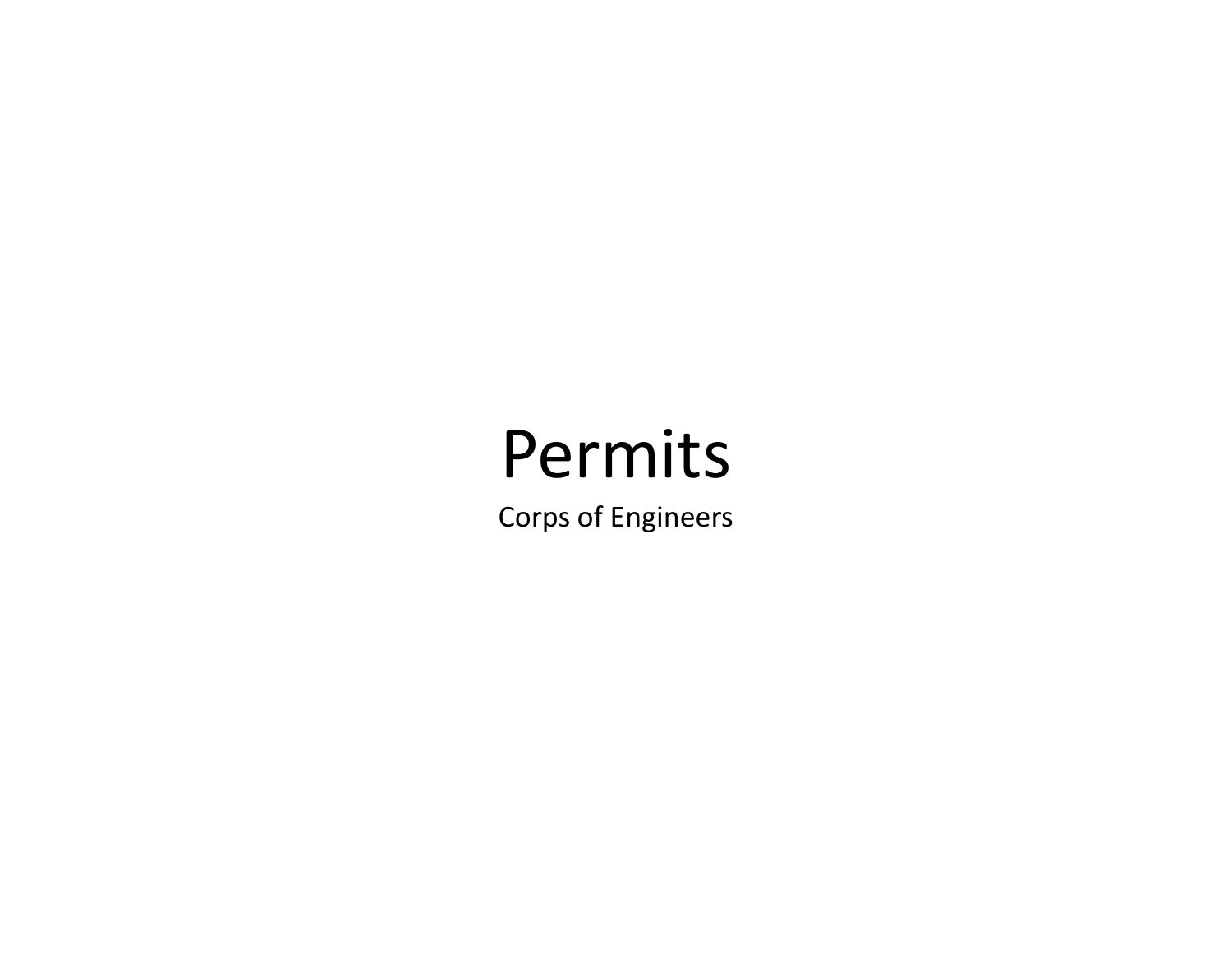## Section 404 Permits

#### US Army Corps of Engineers:

- $-$  Individual Permits
	- Standard Permit  $(S P)$
- $-$  General Permits
	- Regional (RGP)
	- Nationwide Permit Program (NWP)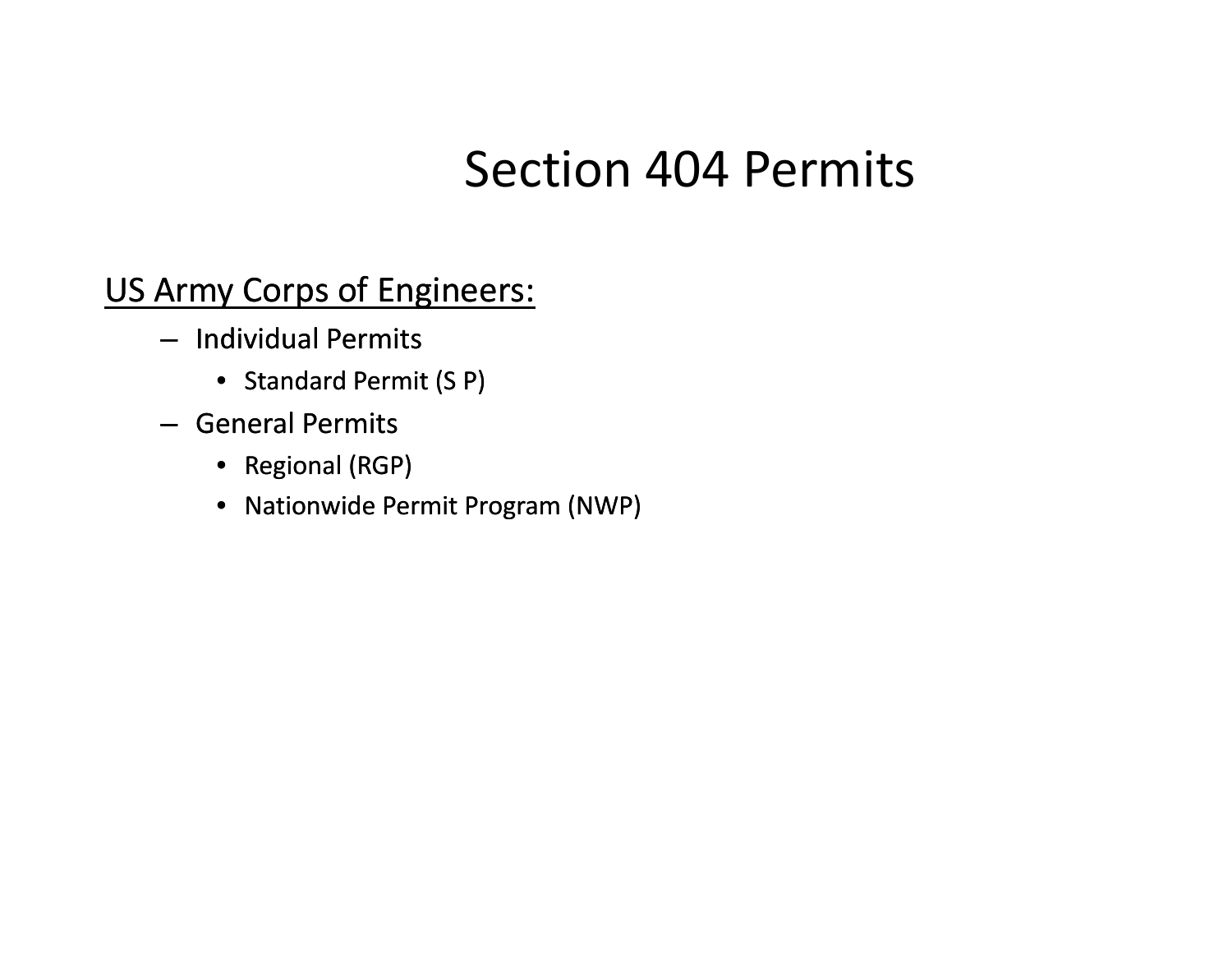#### USACE Division MapNorth. **Great Lakes** Atlantic & Ohio River Seattle **Division** Division **Northwestern**<br>Division **Welle Welle Portland Concord** St. Poul Buffalo ( New Tork **Betroit Bock Island Umaha** Socremento **Winchester** Cincinnati St. Louis **Norfolk Kansas City South Pacific** San Francisco Louisville **Division Wilmington Innocriancic Division** laha Little Rock Los Angeles **Memphis** Charleston Albuquerque and Middle East District **Southwestern** O **Division** Sevannah South **Vicksburg**  $\bullet$  biles Ft. Worth **Nobile** Pacific Jacksonville Atlantic **New Orleans Ocean Division Division Galveston Mississippi KOREA Valley Division Europe District** *<u>OTHER CONSUMERS</u>* Engineer Besearch and Development Center Engineering and Support Center, Nuntzurlle **Transatlantic Division** Army Georgetial Center **Gulf Region Districts** Afghanistan **ISO Foonce Comm** Marine Design Comer **Engineer Districts** Institute for Motor Resources Noeth LEGEND 20th Engineer Buttalian (Prime Power) North<sup>®</sup> **British IQ Lacetion** 42th Theorer Engineer Command District RI Location **Qich Theater Engineer Command O** Bistrict and Britisen Division Boundary **IRAO** South -**Butrict Boundary State Boundary**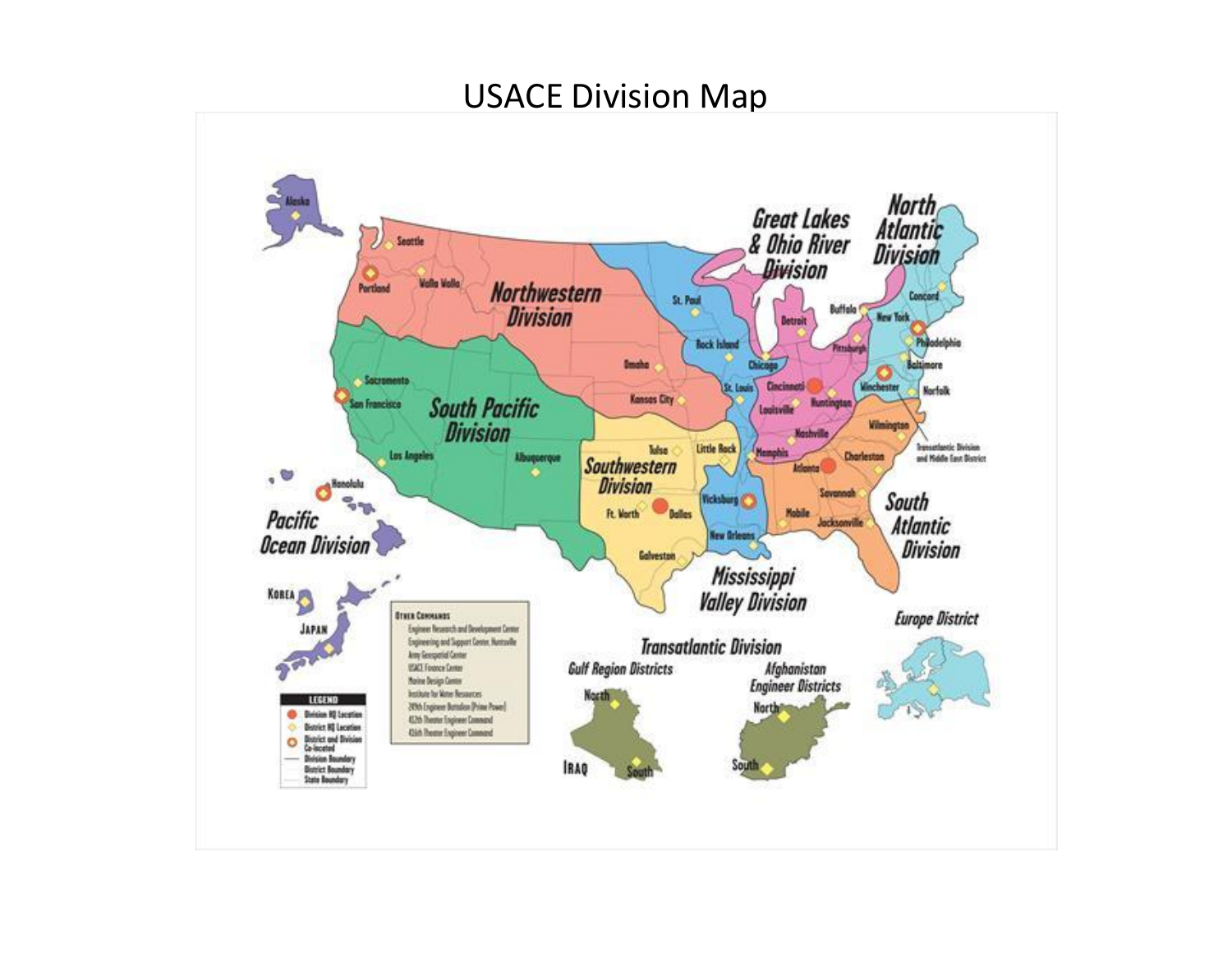#### USACE Districts within Texas

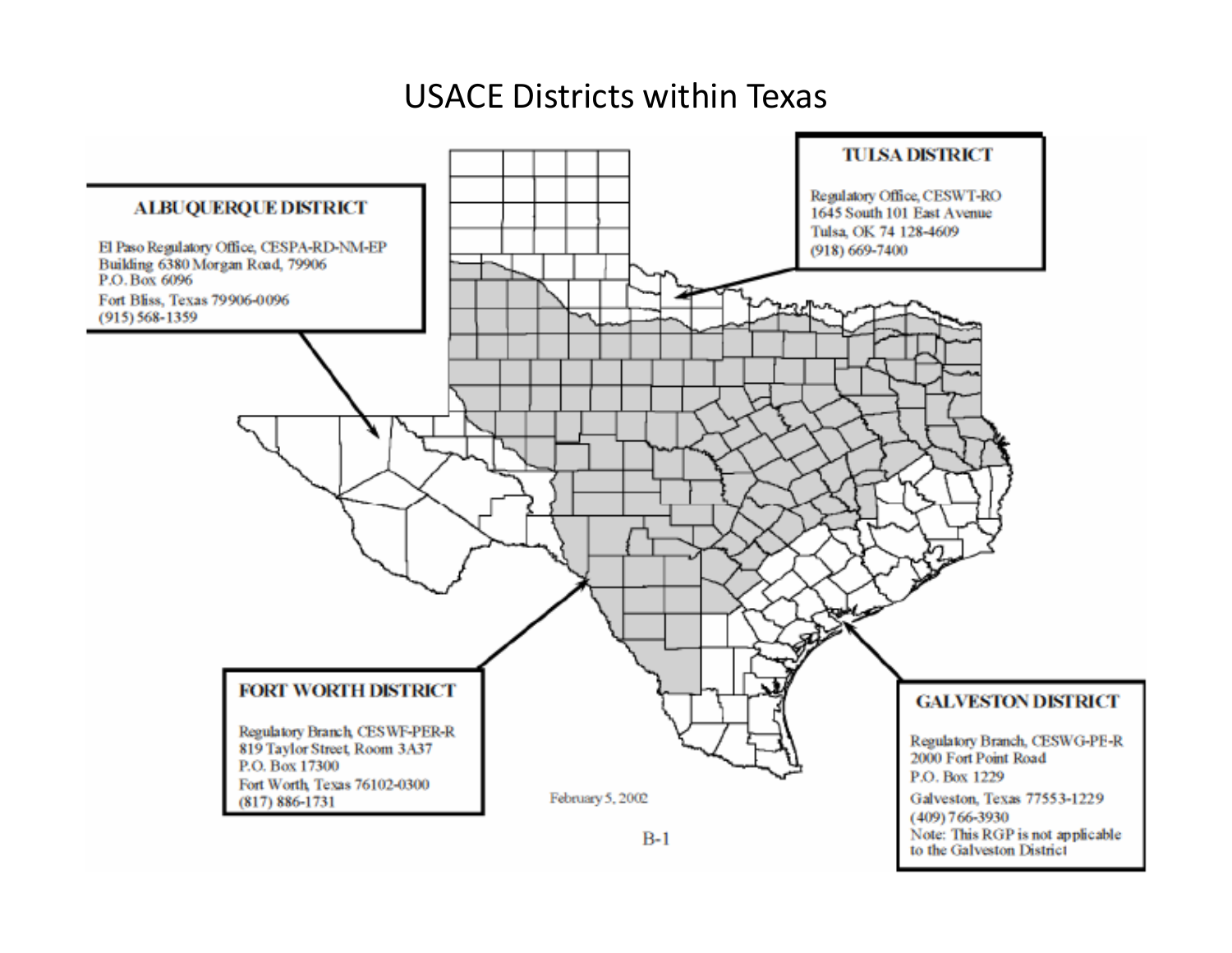#### Nationwide Permit Program

- Nationwide Permits
	- $-43$  NWPs available
	- $-$  Applicable across the nation
	- $-$  Minimize delays and paperwork
	- $-$  Notification sometimes required
	- $-$  Other agencies review sometimes
	- $-$  Verification voluntary
	- $-$  Revised & reissued every 5 years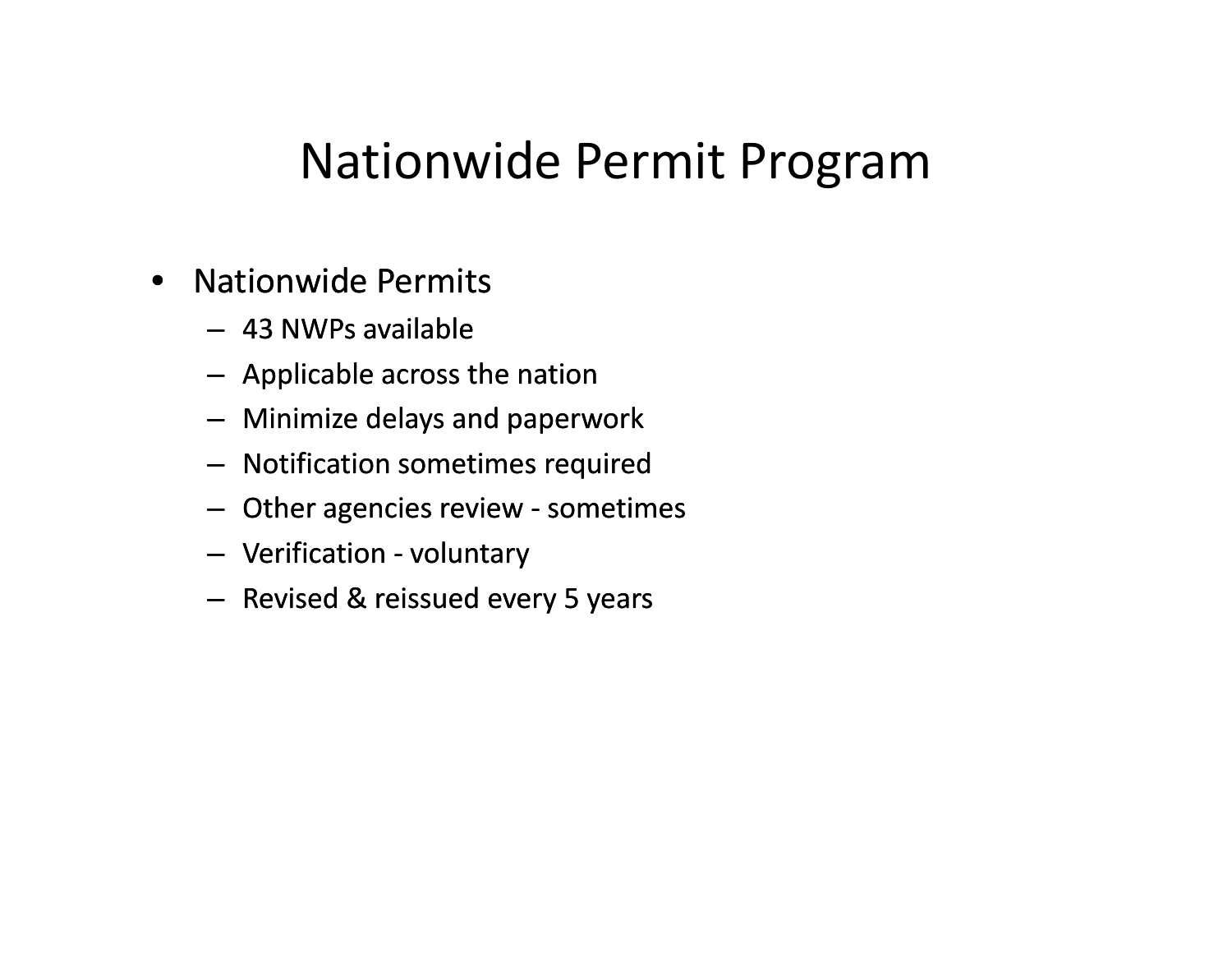## Example NWPs

- **NWP 3 Maintenance** 
	- » To maintain structures currently permitted
- NWP  $7$  Outfall Structures and Maintenance
- NWP 8 Oil & Gas Structures on the Outer Continental Shelf
- **NWP 12 Utility Line Activities**
	- » **Pipe or pipeline for transport gas, liquid, slurry**
	- » **Cable, line or wire to transport electricity, telephone, or telegraph**
	- » **Pipes or pipelines used to transport over navigable waters are considered bridges and may require permit under Section 9 of River and Harbors Act**
- **NWP 14 Linear Transportation Crossings** 
	- » **Roads**
- **NWP 20 Oil Spill Cleanup**
- NWP 27 Stream and Wetland Restoration Activities
- **NWP 33 Temporary Construction, Access, and Dewatering**
- NWP 40 Agricultural Activities
- **NWP 38 Cleanup of Toxic & Hazardous Waste**
- NWP 39  $-$  Commercial and Institutional Developments » Oil and Gas not authorized
- NWP 41  $-$  Reshaping Existing Drainage Ditches
- NWP 42  $-$  Recreational Facilities
- NWP 43  $-$  Storm water Management Facilities
- NWP 44  $-$  Mining Activities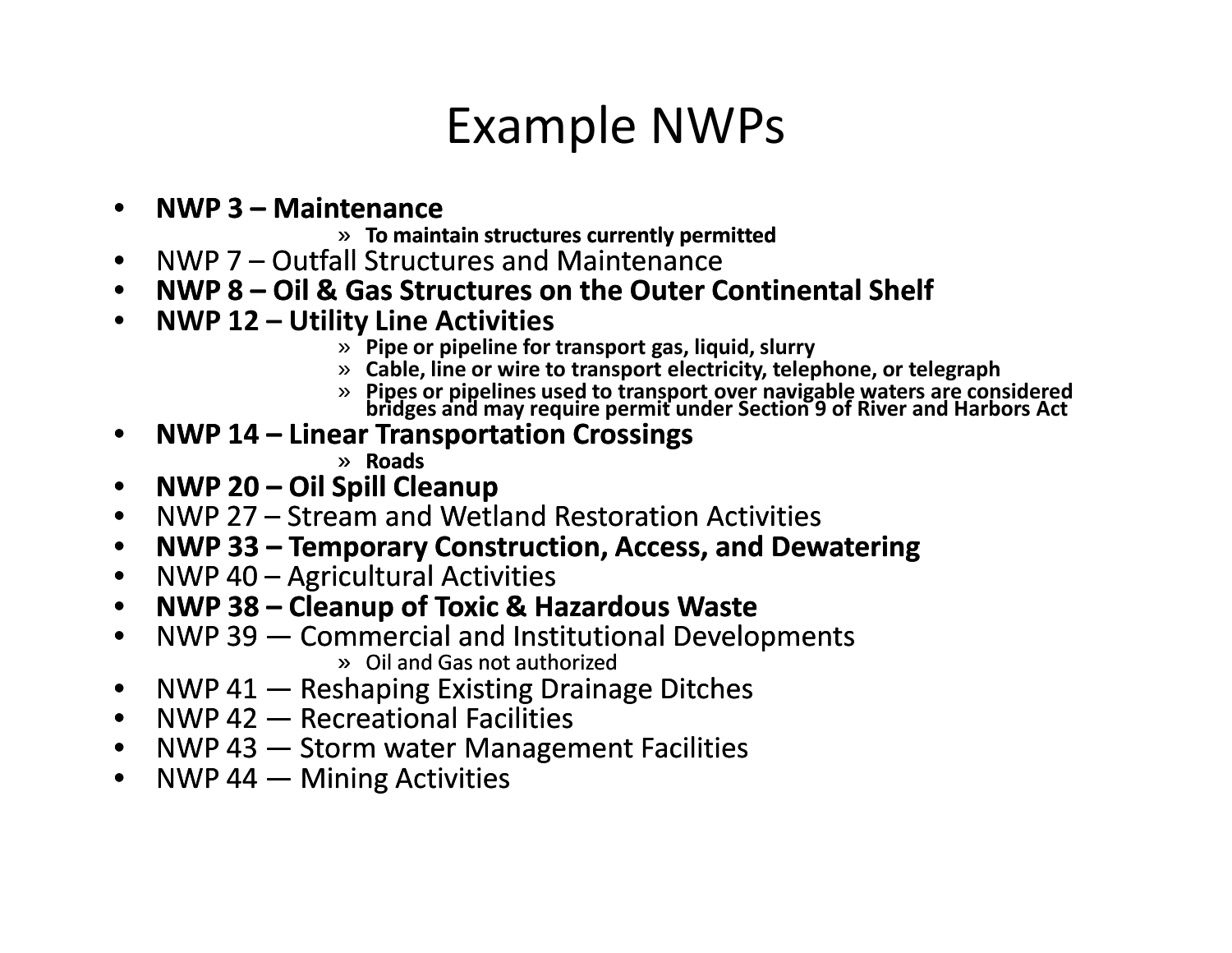## Typical General Conditions of NWPs

- Navigation
- Aquatic Life Movement
- Spawning Areas
- Migratory Bird Breeding Areas
- Fills within 100-year floodplains
- Soil Erosion and Sediment Controls
- Removal of Temporary Fills
- Endangered Species
- Historic Properties
- Mitigation
- Water Quality
- Special Aquatic Areas including wetlands
- Compliance Certification
- Pre-Construction Notification
- Single & Complete Project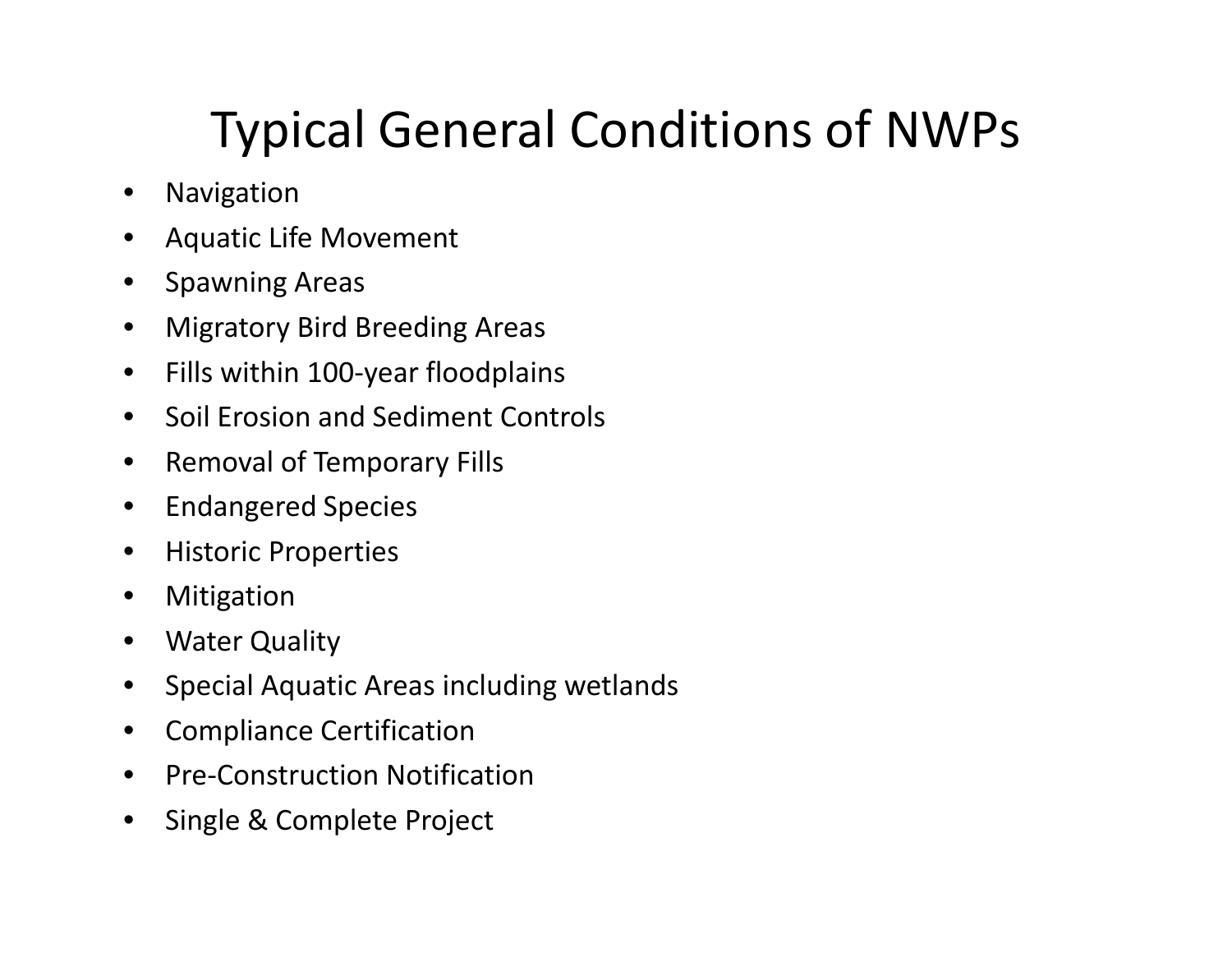## When using NWPs

- More than one NWP can be used to authorize a project
	- The acreage restrictions apply to the entire project
- Phased parts of a project may be considered as separate projects if the phases are constructed absent of the other phases
- Linear projects relates to each crossing of a separate water of the US at that location and/or each crossing of a single water body several times at separate and distant locations.
- Individual channels in a braided stream or arms of a large irregular wetland or lake are not separate water bodies.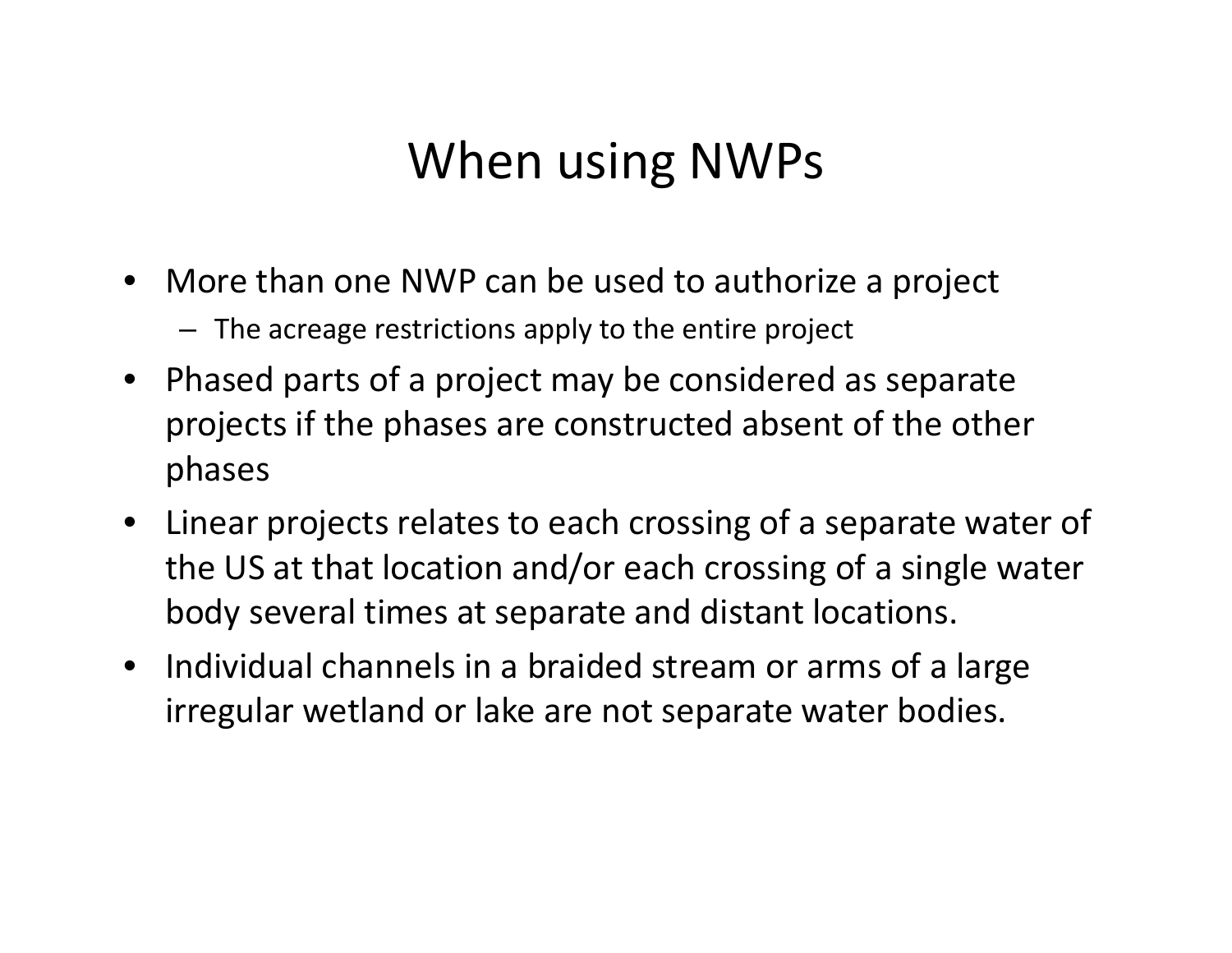## Fort Worth District Regional General Permits (RGP)

- General Permit that is issued regionally.
	- Only good in the region issued

| <b>Permit Name</b>                                                    | <b>Number</b>   | Issue<br><b>Date</b>  | Expiration<br><b>Date</b> |
|-----------------------------------------------------------------------|-----------------|-----------------------|---------------------------|
| Utility Lines and Intake and Outfall<br><b>Structures</b>             | CESWF-05-RGP-2  | <b>28 Nov</b><br>2005 | 28 Nov<br>2010            |
| <b>Boat Ramps and Minor Facilities</b>                                | CESWF-09-RGP-8  | 26 Aug<br>2009        | 26 Aug<br>2014            |
| <b>Exploration and Production Wells</b>                               | CESWF-08-RGP-11 | 05 Nov<br>2008        | 05 Nov<br>2013            |
| <b>Modification and Alterations of Corps</b><br>of Engineers Projects | CESWF-09-RGP-12 | 24 Feb<br>2010        | 23 Feb<br>2015            |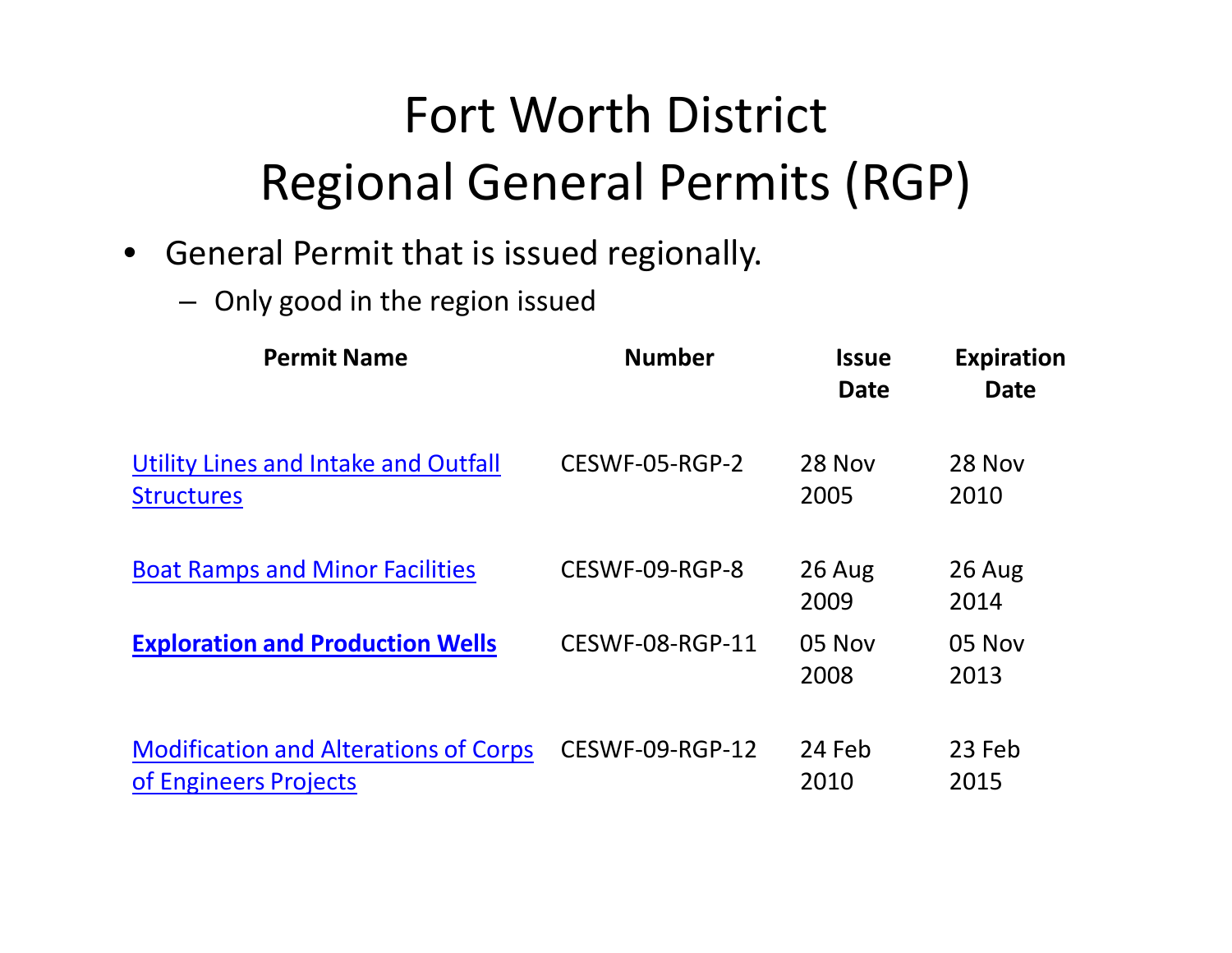## Exploration & Production Wells RGP

Work authorized by this RGP is limited to the discharge of dredged or fill material into waters of the United States (U.S.), including wetlands, and work in, or affecting navigable waters of the U.S., associated with the construction and operation of exploration and production wells for oil, gas, and water and their supporting fills and structures. Activities that may be authorized by this RGP include, but are not limited to, the construction of drilling pads, reserve and mud pits, access roads, dikes, levees, and production facilities, production and storage facilities, pipelines, coffer dams, equipment ramps, borrow pits, disposal areas, and staging areas associated with exploration and production wells. Impacts to waters of the U.S., including wetlands, shall be avoided and minimized through the use of practicable alternatives. Stream channelization is not allowed.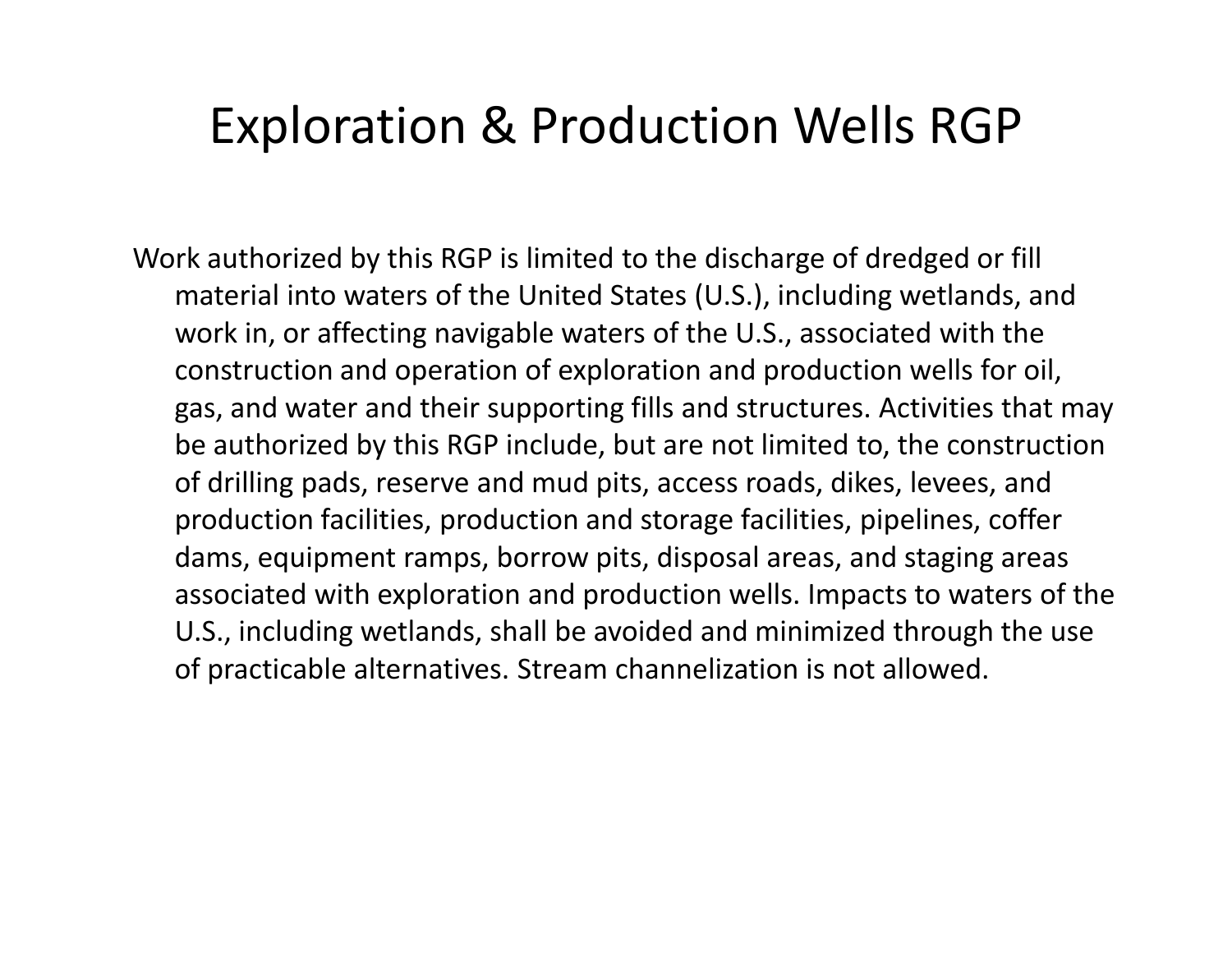#### Standard Individual Permit

- Used when activity cannot be permitted with general permit
- Multi-agency review
	- USACE, EPA, USFWS, TPWD, TCEQ, etc
- Goes through Public Notice for 404 & 401 Sections approval
	- Comment Period
	- Opportunity for public hearing
- 404 permit required by USACE
- 401 permit required by TCEQ
- Process usually 1 to 2 years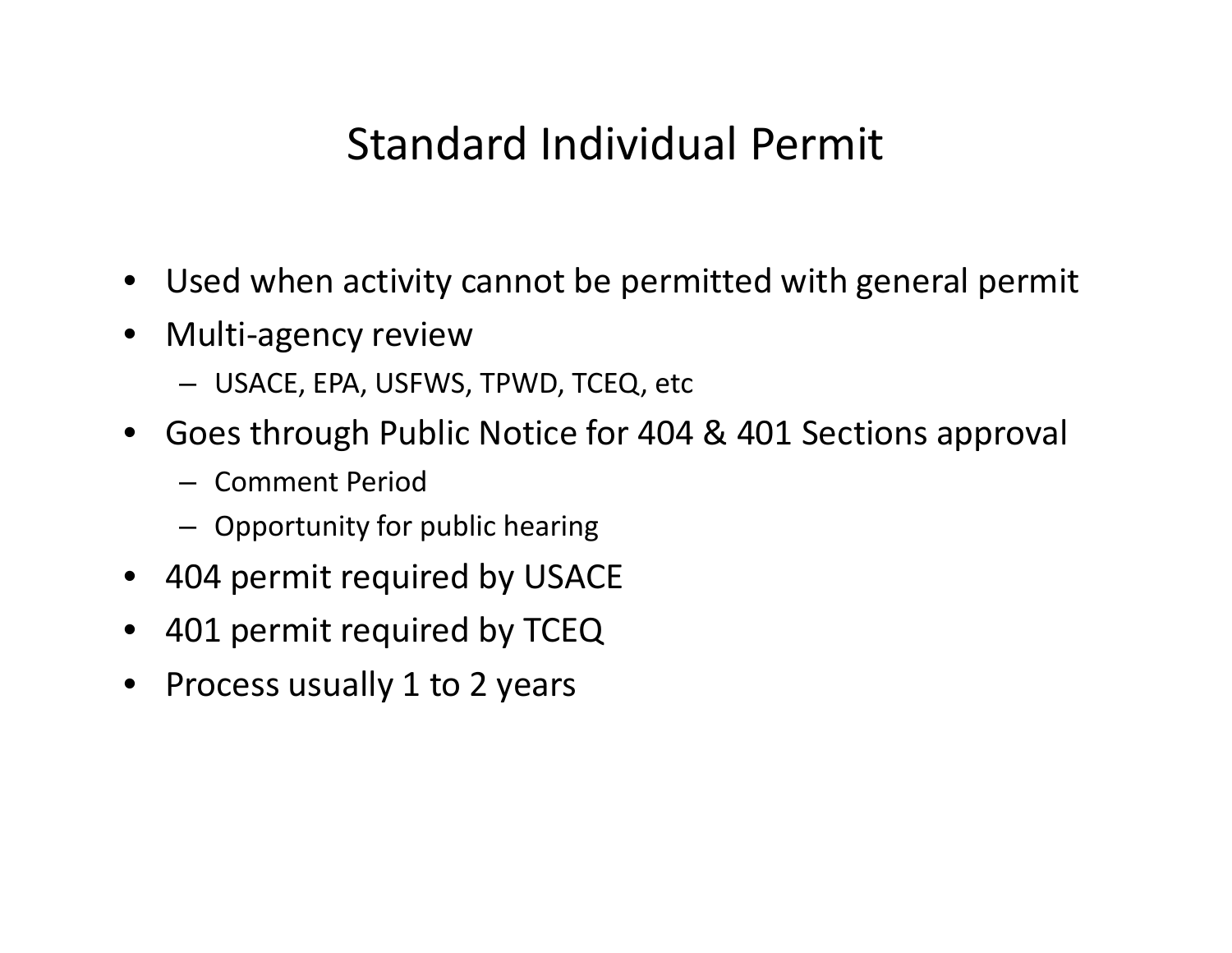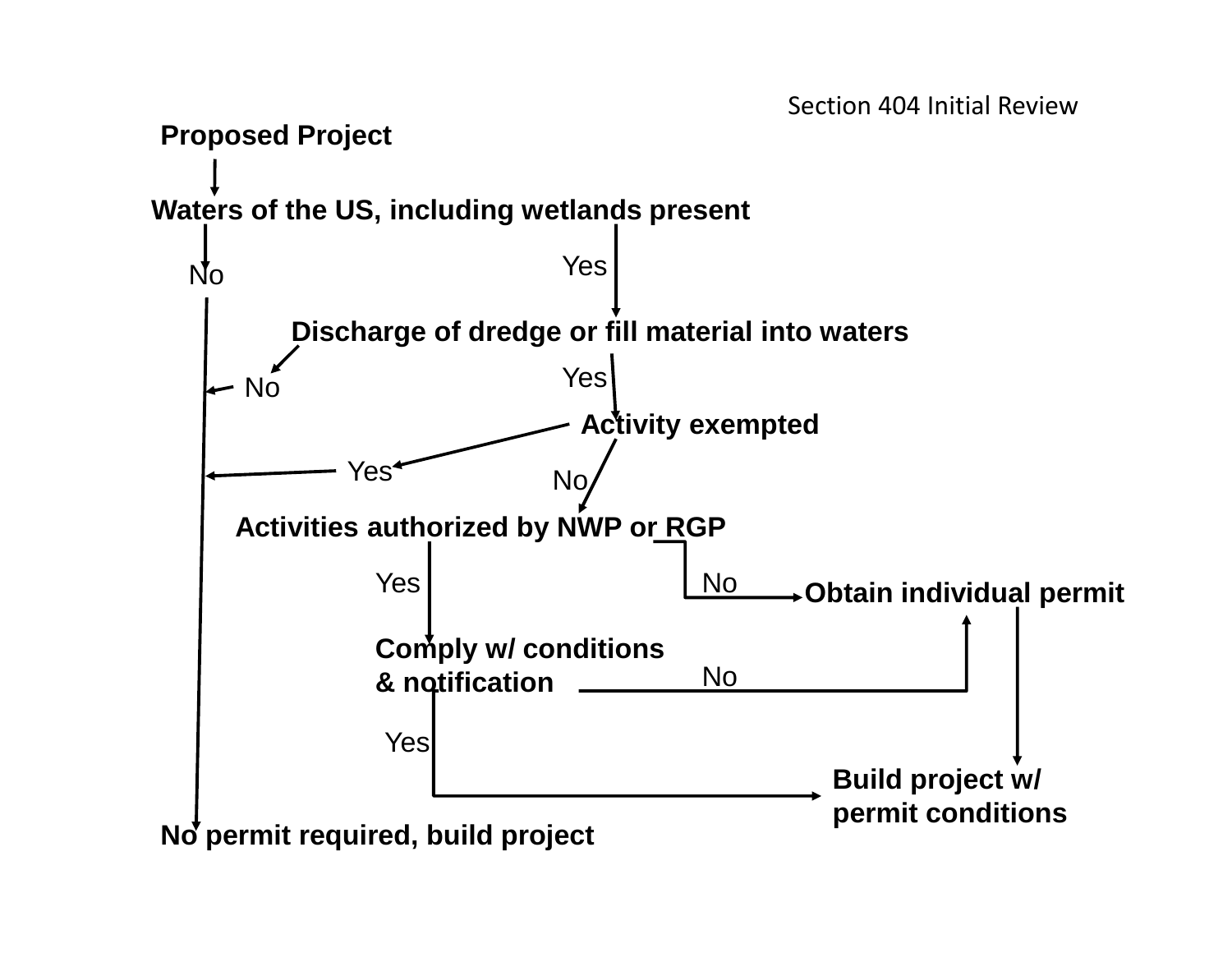## Water Quality

- For NWPs, the process can take 3-12 months
- For Individual Permits, the process can take 12-36 months
- $\bullet$  Costs:  $$$ \$\$\$\$!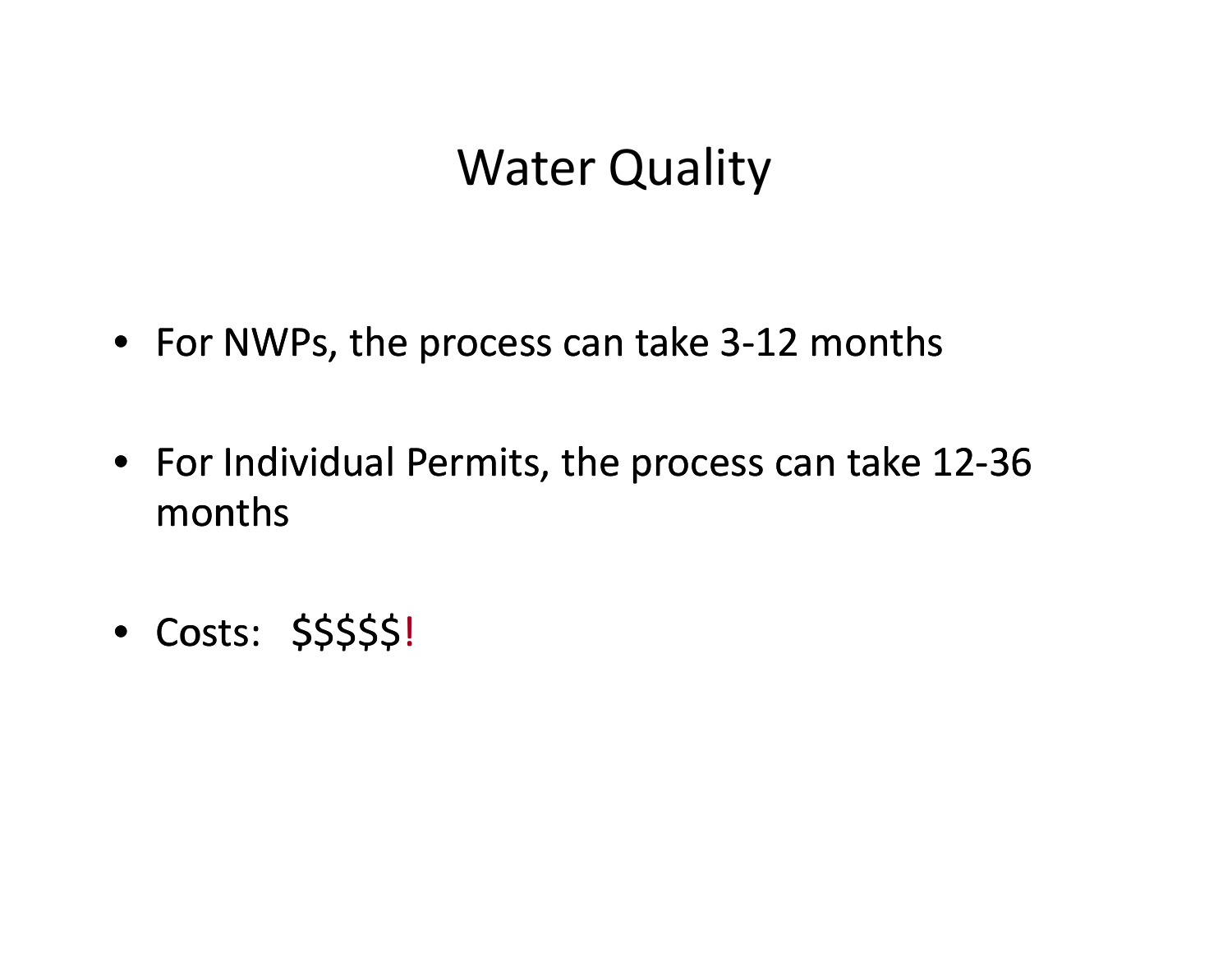So, what if you don't get the proper permits?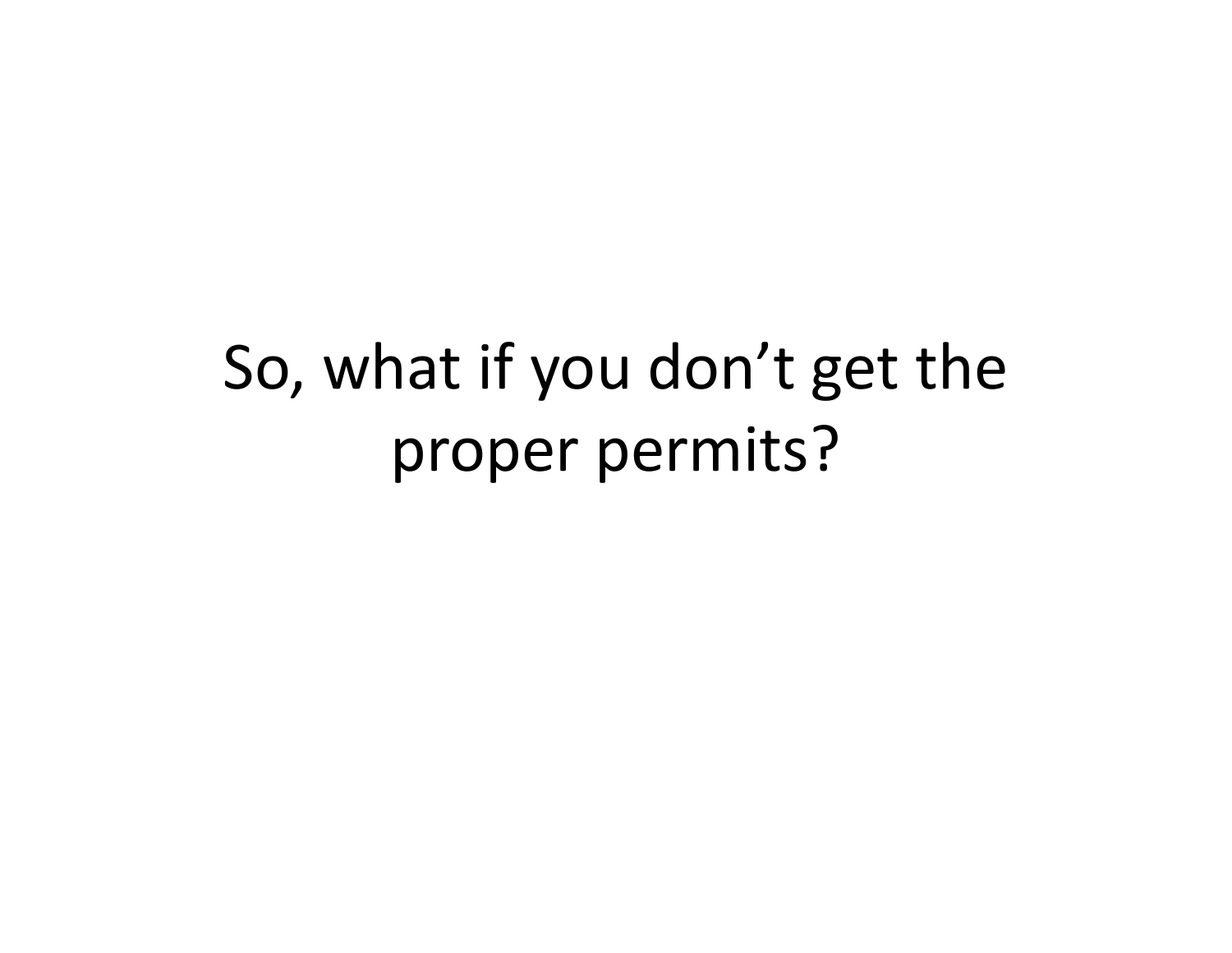## Improper Permitting Implications:

- Steep fines have been levied on companies who chose not to get the required permits.
- Criminal sanctions apply for willful pollution and contamination (unauthorized fill) under the Clean Water Act, making these violations third degree felonies.
- Fines up to \$50,000 per offense and imprisonment for up to five years may be imposed.
- Each day of non-compliance may create a separate violation.
- Costly restoration or mitigation will also be required for most violations, often 3 to 5 times the normal mitigation rate.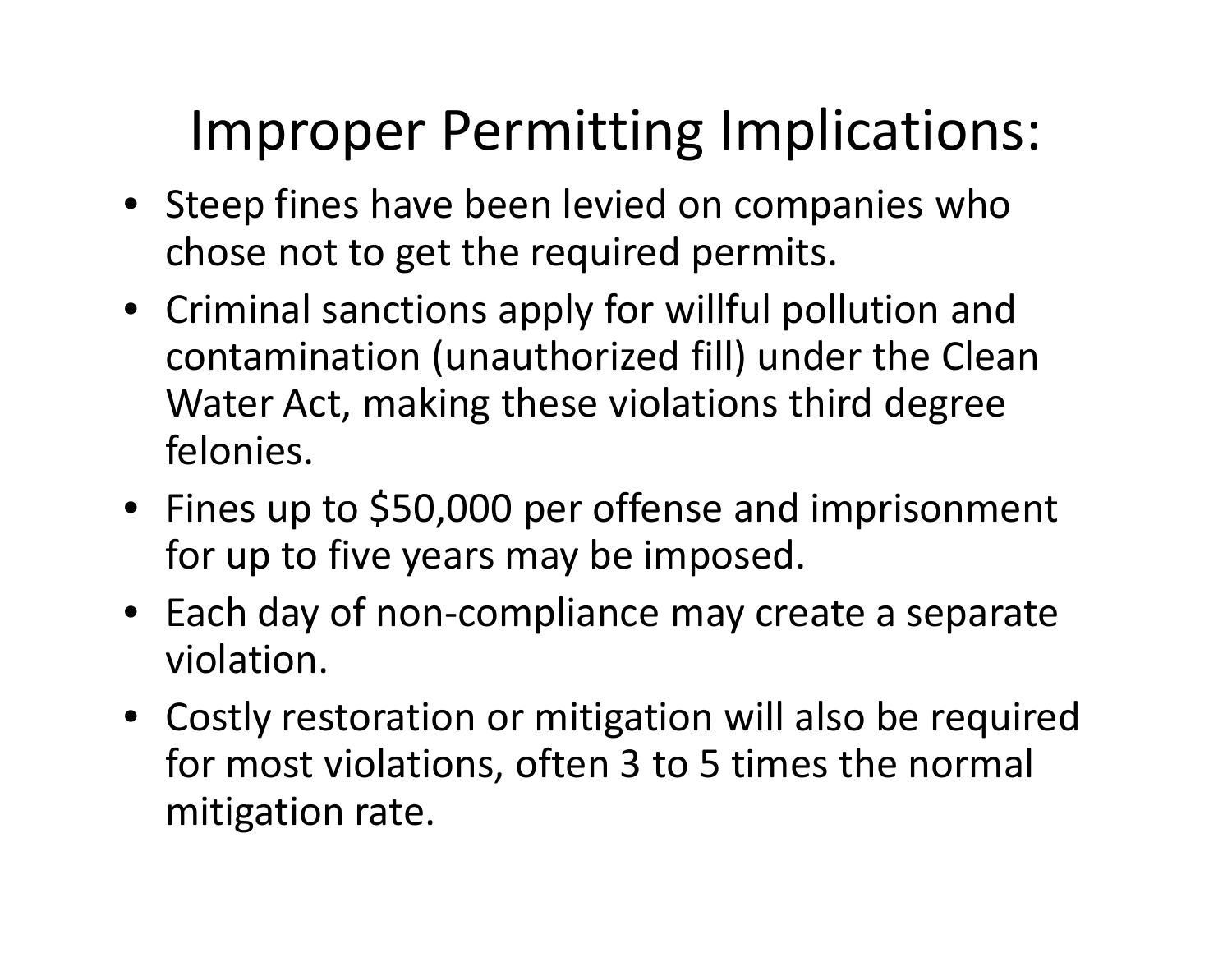## Avoid wetlands if at all possible. In doing so you will :

- Avoid permitting delays
- Avoid costs associated with mitigation
- Aid in protecting and filtering our water supply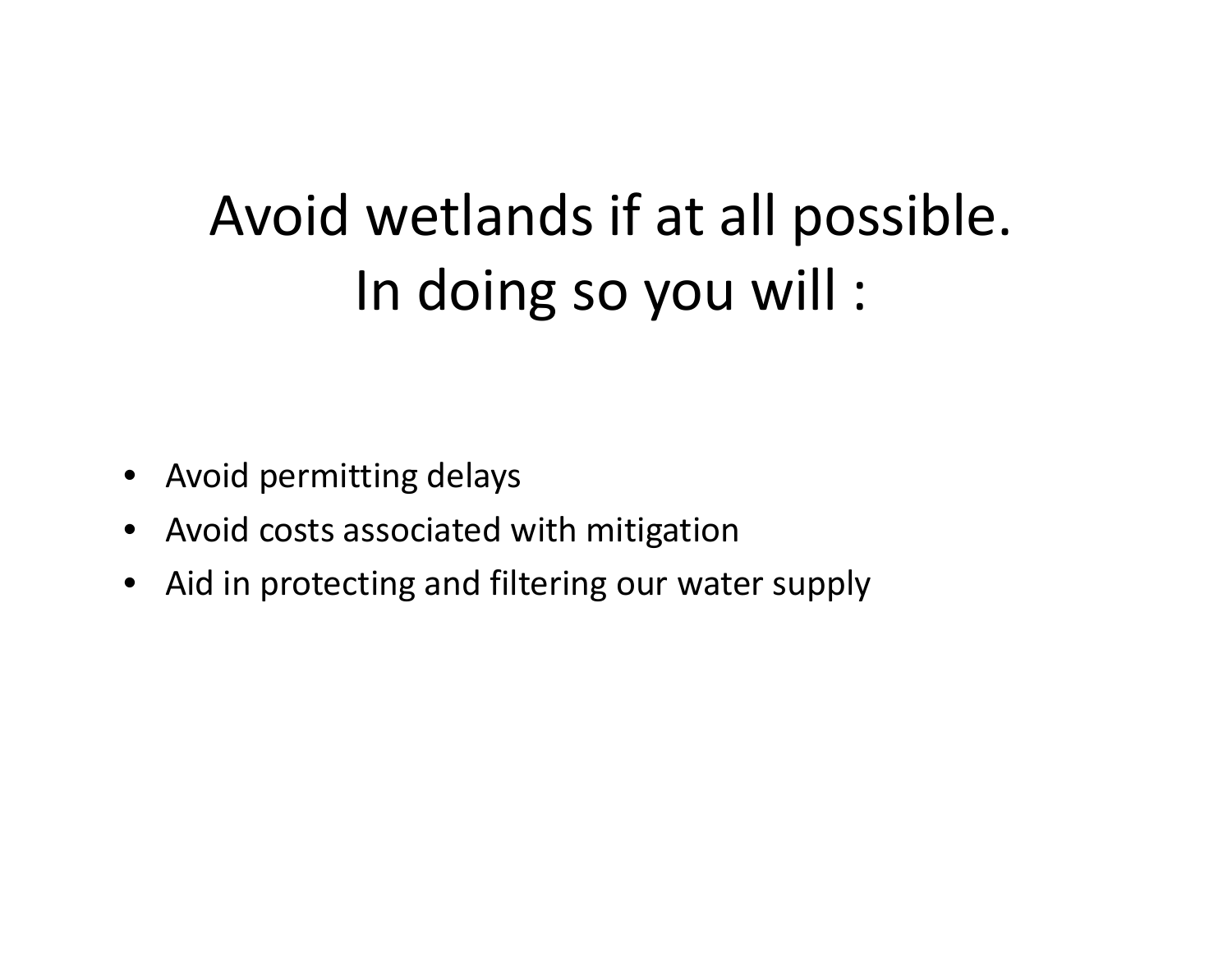# **TYPICAL NATION WIDE PERMITS USED BY OIL & GAS**

**(see pdf)**